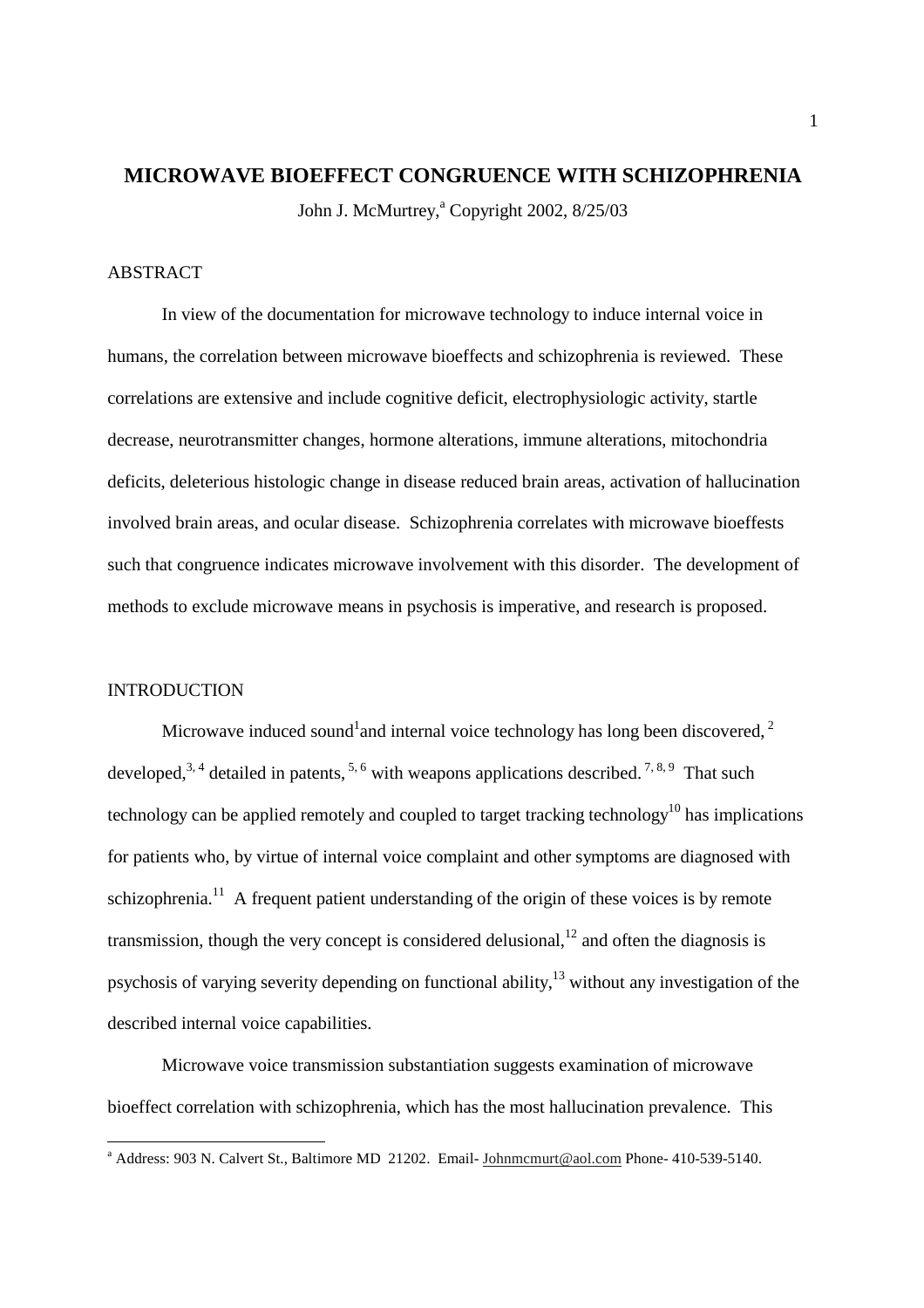examination reveals correlations that are listed in Table I. These correlations are so numerous and extensive that a high level of congruence between microwave bioeffects and schizophrenia is apparent. The effects discussed are within the microwave hearing spectrum, (100-10,000 MHz or 0.1-10 GHz) and intensity is in terms of the existing US standards, $14$  as in parenthesis. Microwave exposure duration terms are defined below.<sup>b</sup>

## Cognitive Deficit

Schizophrenia cognitive deficit is particularly in memory.<sup>15, 16</sup> Schizophrenic prefrontal cortex dysfunction is considered important, with this region's 'working memory' role as central, to many schizophrenic symptoms.<sup>17</sup> Rat "working memory" performance in a radial arm maze is deficient on microwave exposure (60% of US pop. std.)  $^{18, 19}$  Rat water maze performance is deficient in 'spatial memory' with acute pulsed microwave exposure  $(1.2 \text{ X US pop. std.})^{20}$ Prolonged rat microwave continuous wave exposures exhibit shuttle box and intermittent response training deficits (30% of US pop. std. to  $1.2$  X US occup. std.),  $2^{1, 22, 23, 24}$  with more pronounced decrements on extended exposure.<sup>25</sup> Other studies found rat food pellet reinforcement deficits on continuous wave or pulsed microwave exposures (½ to 1.6 X US occup. std.)<sup>26, 27, 28</sup> Multiple human case report of memory difficulty, with other neurasthenic complaints exists on excess microwave exposure.<sup>29</sup> Accidental and/or occupational 1-10 GHz excess radar exposure exhibits frontal lobe neuropsychiatric symptoms.<sup>30</sup>

#### Electrophysiology

 An electrophysiologic indicator of 'working memory', contingent negative variation  $(CNV)^{31}$  is decreased in several mental illnesses with the greatest decreases in schizophrenia.<sup>32, 33,</sup>

<sup>&</sup>lt;sup>b</sup> Brief = 30 minutes or less; Acute = 60 minutes to 30 minutes; Prolonged or Extended = days, Chronic = month or more.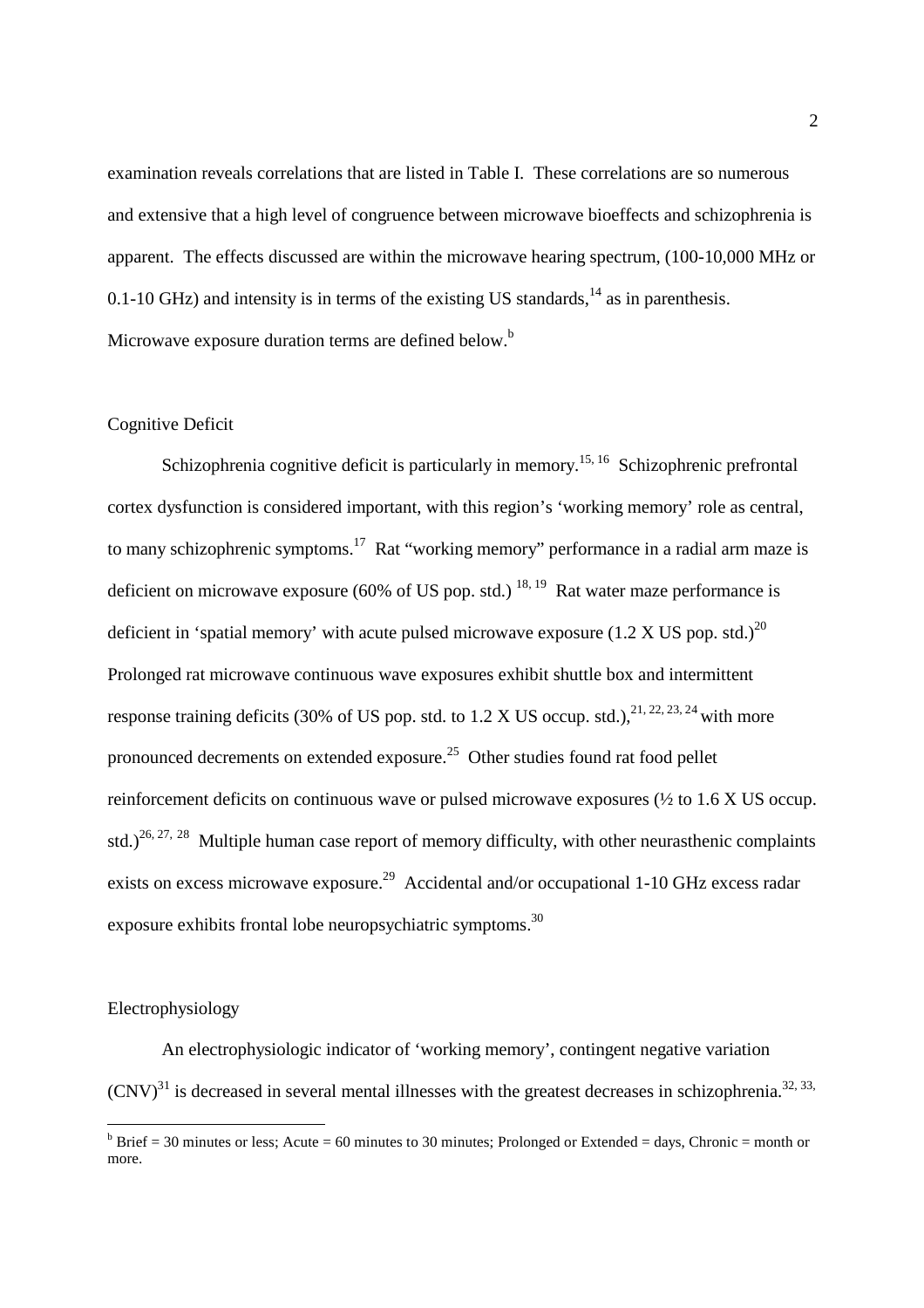$34$  Cell phone radiation also decreases human CNV.<sup>35, 36</sup> The test involves a warning stimulus and an imperative stimulus with the intervening evoked waveform representative of sensory and motor adjustment prior to expected action.

 Electrophysiologic auditory event related P300 and antecedents are reduced in schizophrenia,  $37, 38$  with increased latency.<sup>39</sup> Magnetoencephalographic (MEG) auditory event responses during hallucination are also decreased,  $40$  resembling responses to interfering sound.  $41$ Like hallucination or outside sound, pulsed microwaves decrease auditory electrophysiologic evoked potential amplitudes with a tendency towards increased latency in rats and rabbits (less than US occup. std.)<sup>42</sup> Hearing effect pulsed microwaves evoke brain responses similar to auditory stimuli.43, 44, 45 Human hearing threshold increases for auditory tones on radiofrequency exposure.<sup>46</sup> Schizophrenia auditory P300 reduction is related to deleterious signs and poor prognosis.<sup>47</sup>

Soviet and American microwave exposure of humans report EEG increases in delta or "slow" waves, abnormal to alertness in quantity. Acute human exposure to continuous waves at the low microwave hearing spectrum end and pulsed frequencies at the high spectrum end, exhibit increased electroencephalogram (EEG) delta waves (less than US pop. std.)<sup>48</sup> Soviet and East European microwave occupational exposure review observes increased EEG delta waves.<sup>49</sup> Cell phones also increase human delta waves. $50$ 

Rabbit and rat microwave irradiation yield delta waves as well. Daily 3 hour rabbit exposures produces delta wave increases at 1 month to pulsed microwaves and at 2 months to continuous wave exposure ( $1/2$  US occup. std.)<sup>51</sup> Daily 7 hour microwaves produces delta waves after 10-15 days in rabbits at  $1/3^{rd}$  the US population exposure standard, but took 1 month for delta wave increase at  $1/30<sup>th</sup>$  this standard.<sup>52</sup> Rat microwave irradiation induces delta waves in the left hemisphere by continuous wave, but in the right hemisphere when modulated.<sup>53</sup> Delta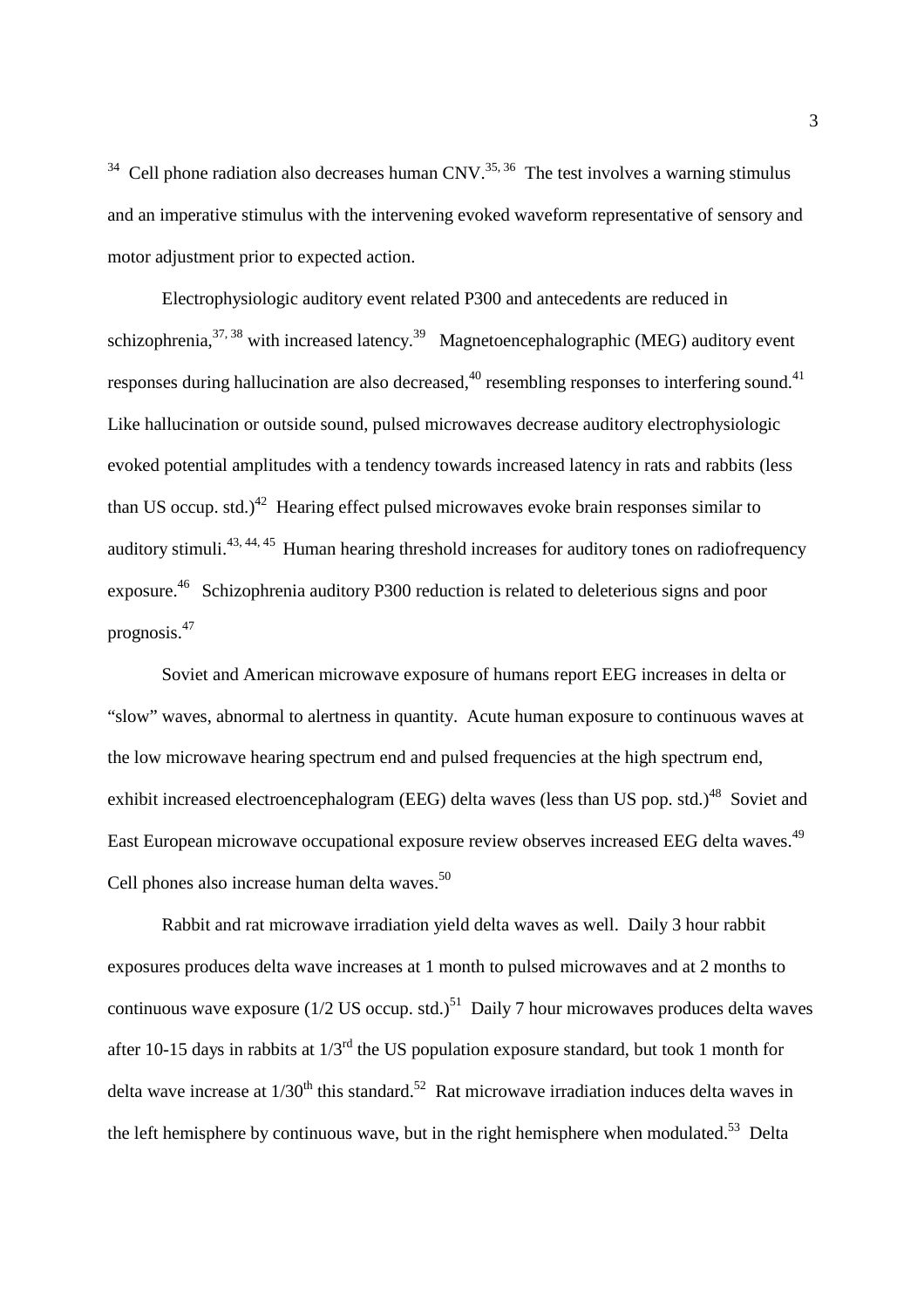waves are also produced by extra low frequency radiation in rabbits<sup>54</sup> or magnetic fields in humans.<sup>55</sup>

 Microwave delta wave increases correspond to delta wave increases widely noted in untreated,<sup>56, 57, 58, 59, 60, 61, 62, 63, 64</sup> and medicated<sup>65, 66, 67, 68, 69, 70, 71, 72</sup> schizophrenia EEGs.<sup>73</sup> Delta waves particularly correspond to psychotic episodes,  $74,75$  and occur immediately prior to auditory hallucination.<sup>76</sup>

 Electromagnetic field EEG entrainment occurs especially within physiologic brain frequencies (1-40 Hz.), either with a so modulated carrier wave or at these extra low frequencies. Microwave EEG entrainment (or change to exposure frequency) is demonstrated in cats,  $^{77}$  and rats.<sup>78</sup> Lower frequency radiation or magnetic EEG entrainment is observed in rabbits,<sup>79</sup> monkeys,  $80$  and humans.  $81$  In addition to the capacity of entrainment to produce delta waves, the effect forms a basis for schizophrenic thought interference complaints, and is of non-lethal weapon concern.<sup>82</sup>

# Startle Response

Some schizophrenics are hypo- or non-responders to orienting responses<sup>83</sup> and normally evoked electrodermal activity.<sup>84</sup> Microwave occupational exposure inhibits galvanic skin response.<sup>85</sup> Some schizophrenics have little or no startle response.<sup>86</sup> Microwave exposed rats exhibit decreased startle under both continuous wave<sup>87</sup> and pulsed<sup>88, 89</sup> conditions (1.2 X US occup. std.) Pre-natal rat exposure decreases startle in females  $(1.2 \text{ X } \text{US}$  occup. std.)<sup>90</sup> Rats also fight less on microwave exposure (23 % of US pop. std.),  $91$  and avoid hearing effect pulsed microwaves.<sup>92</sup>

#### **Neurotransmitters**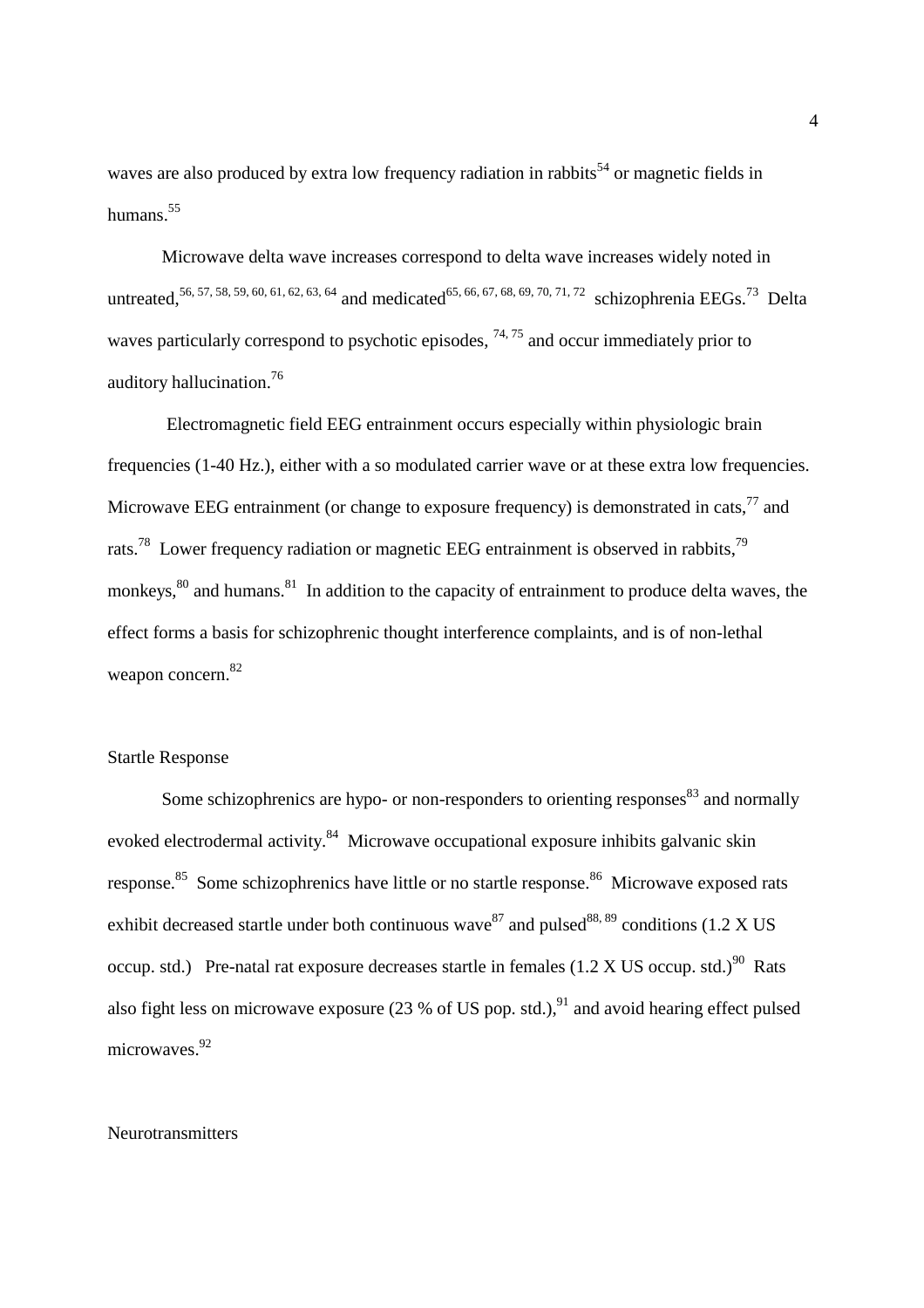Both schizophrenia and microwave exposure involve brain dopamine alterations. Many have long attributed positive schizophrenic symptoms to dopamine increases based on differential  $d\text{rug effects}^{93}$  However, negative symptom schizophrenic findings from dopamine metabolite, dopamine receptor, and drug studies indicate decreased dopamine.<sup>94</sup> Based on behavioral changes, drug study results, and enzyme alterations, microwave exposure also indicates decreased dopamine.<sup>95</sup>

Other neurotransmitter alterations correspond in both microwave bioeffect and schizophrenia. Brain postmortem tissue analysis, cerebrospinal fluid, and drug studies find decreased schizophrenic serotonin.<sup>96</sup> Although rat serotonin metabolite ratios indicate increased serotonin turnover rates on acute microwave exposure  $(3.1 \text{ X } US$  pop. std.), <sup>97</sup> brain serotonin decrease occurs on prolonged exposure (near US occup. std.)(45, Hermann) Rat microwave exposure from birth to 15 days decreased serotonin in adults (near  $\frac{1}{2}$  US occup. std.)<sup>98</sup> Cortical synaptosome γ-aminobutyric acid (GABA) uptake and release is reported decreased in schizophrenics, who have decreased GABA neurons,  $99$  and synthetic enzymes.<sup>100</sup> GABA receptor binding (by  ${}^{3}$ H-muscimol) decreases in rat neocortex on microwave irradiation (2.6 X US occup. std.)<sup>101</sup> Cholinergic system disruption impairs memory and attention; prominent schizophrenia features, however though acetylcholine alterations are indicated, evidence for either an overall increase or decrease is inconclusive.<sup>102</sup> Similarly indeterminate is the microwave net effect on acetylcholine. Microwaves inactivate acetylcholine esterase activity<sup>103</sup> (which may increase cholinergic activity, though disputed as to the enzyme's Km),(45, Hermann) and abolish scopolamine anticholinergic effects.<sup>104</sup> However, acute rat microwave exposure decreases sodium dependent choline uptake, the rate limiting step in acetylcholine synthesis, especially in frontal cortex followed by the striatum on either pulsed or continuous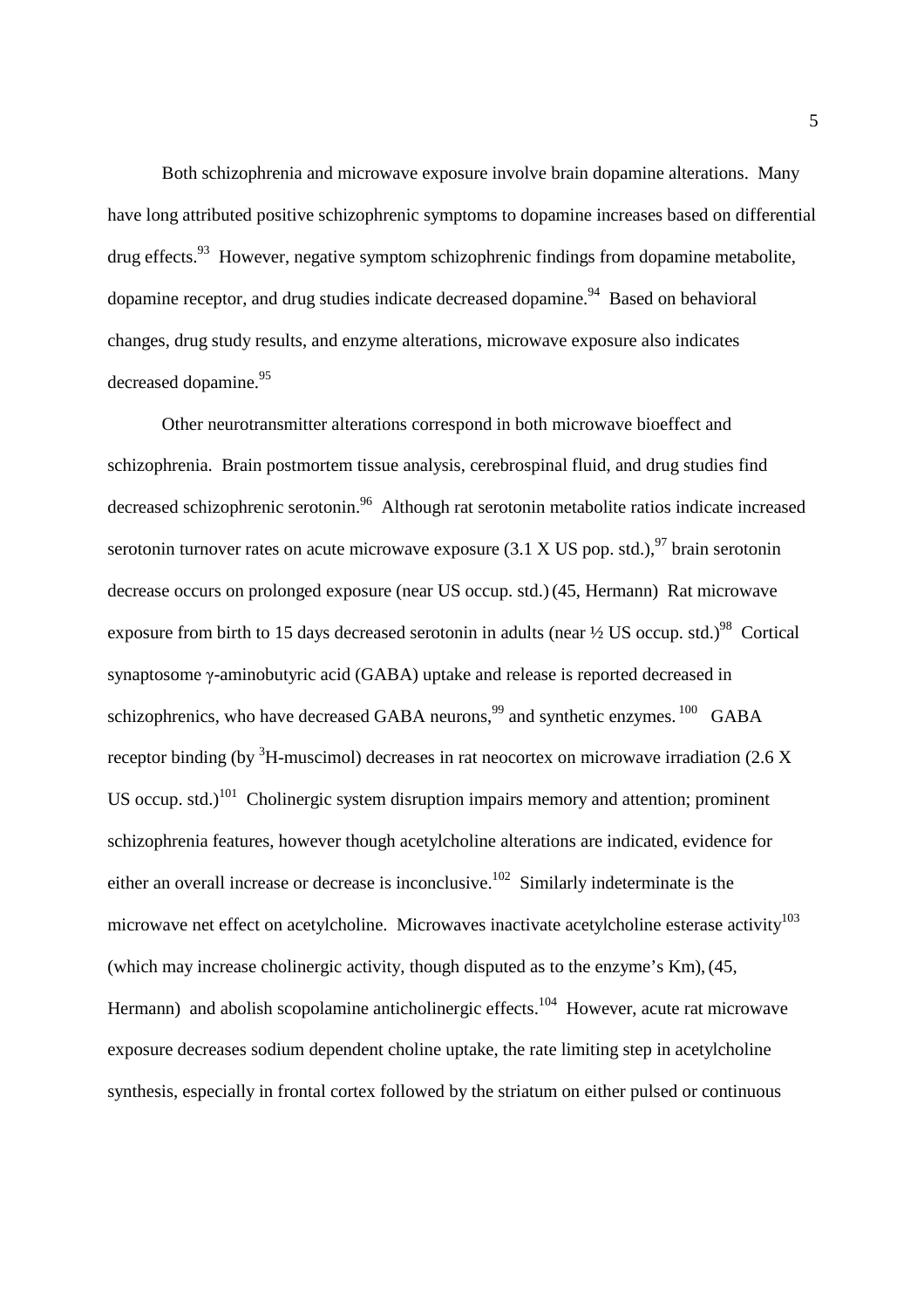wave, but only pulsation decreased hippocampal choline uptake (60 % of US pop. std.)<sup>105, 106</sup> (18, Lai, 89)

The hippocampus and striatum are limbic structures-- a brain system prominent in schizophrenia pathogenesis. This system is also involved in microwave bioeffects.<sup>107, 108</sup> Microwave exposure amplification of hippocampus theta rhythm is observed (30 % of US pop. std.), $^{109}$  with histologic and anatomic alteration reported.<sup>110, 111</sup>

## Hormones

Corticotrophin is indicated to mediate microwave stress,  $12, 113$  and microwaves influence adrenal steroids. Satellite station operator microwave exposures produce a stress reaction of urinary increases in 11-oxycorticosteroids and stress hormone diurnal pattern shift  $(1/10<sup>th</sup>$  of US pop. std.)<sup>114</sup> Rat microwave exposure yields adrenal activation resulting in adrenal medulla epinephrine and corticosteroid depletion  $(1.8 \text{ X US occur})^{115}$  Female rat microwave exposure increased corticosterone and ACTH, with decreased estradiol independent of pregnancy.<sup>116, 117, 118</sup> Schizophrenic patients have increased cortisol with less dexamethasone cortisol suppression than controls,  $119, 120$  and corticosterone increase is reported.<sup>121</sup> Schizophrenics have such hypothalamic-pituitary-adrenal axis over activity with ACTH increase as to feature the metabolic syndrome.<sup>122</sup> Patient cortisol lacks sleep inhibition, and correlates with paranoia and hallucination.

Some negative syndrome schizophrenics have decreased melatonin.<sup>123</sup> Electro-magnetic fields diminish melatonin in animals.<sup>124</sup> (95, Frey, 94) Human melatonin decrease is both at lower frequencies,  $125, 126, 127, 128$  and on cell phone use.<sup>129</sup> The pineal gland synthesizes melatonin from serotonin,<sup>130</sup> also decreased as above. Abnormal EEG and decreased melatonin are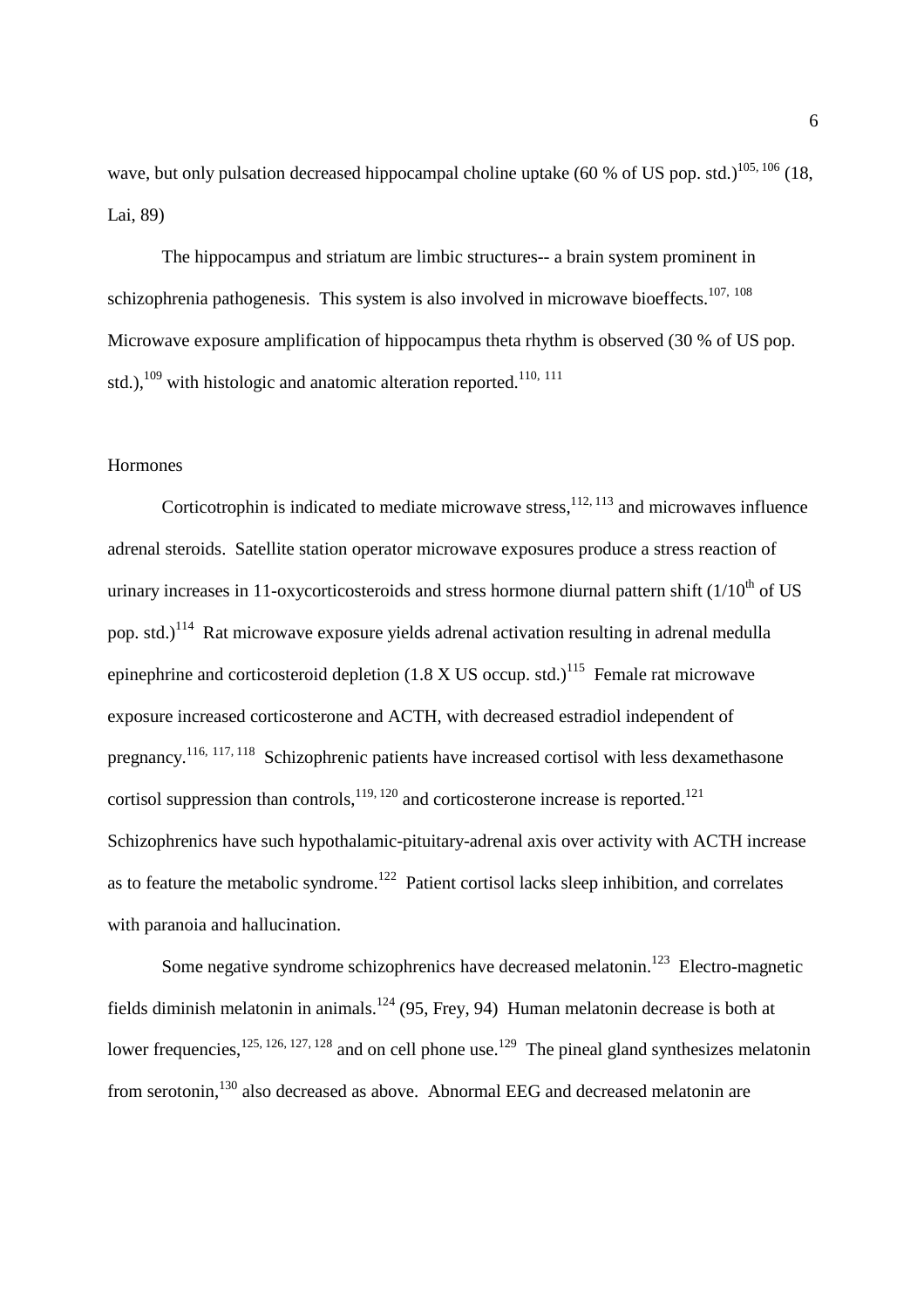associated with pineal calcification, $131$  which has lower incidence in undeveloped societies<sup>132</sup> who also show better schizophrenic prognosis.<sup>133</sup>

## Mitochondria Changes

 Mitochondria are altered in both schizophrenia and microwave exposure. Mitochondria deformation, size reduction, and decrease in number from 20-33% in schizophrenia brain are observed.<sup>134</sup> Cytochrome c oxidase, of the mitochondria oxidative phosphorylation system, is reduced from 30-63% in the schizophrenic brain.<sup>135</sup> Schizophrenic mitochondria gene expression is decreased in five pathways.<sup>136</sup> Acute microwave exposure evidences mitochondria matrix density decrease, and cristae degen-eration in vitro  $(1.2 \text{ X } \text{US } \text{occup. std.})^{137}$  Adenosine triphosphate (ATP) and creatine phosphate (CP) levels depend on oxidative phosphorylation, which requires electron transport components of mitochondria cristae. Very brief (5 min) whole body microwave exposure significantly decreased rat brain ATP and CP levels (2.5 X occup.  $\mathrm{std.})^{138, 139}$ 

#### Lipid Phosphorylation

Schizophrenic brain magnetic resonance spectroscopy shows decreased phosphomonoesters, and increased phosphodiesters.<sup>140</sup> This represents reduced lipid membrane building blocks, and increased lipid degradation products. Microwave exposed rabbits decrease  $P^{32}$  incorporation into brain lipids (1.8 X US pop. std.)<sup>141</sup>

#### Blood Brain Barrier Permeability

Molecular and cellular evidence suggests blood-brain barrier (BBB) impairment in 18- 29% of Schizophrenics.<sup>142</sup> Non-thermal microwave alteration of the BBB permeability is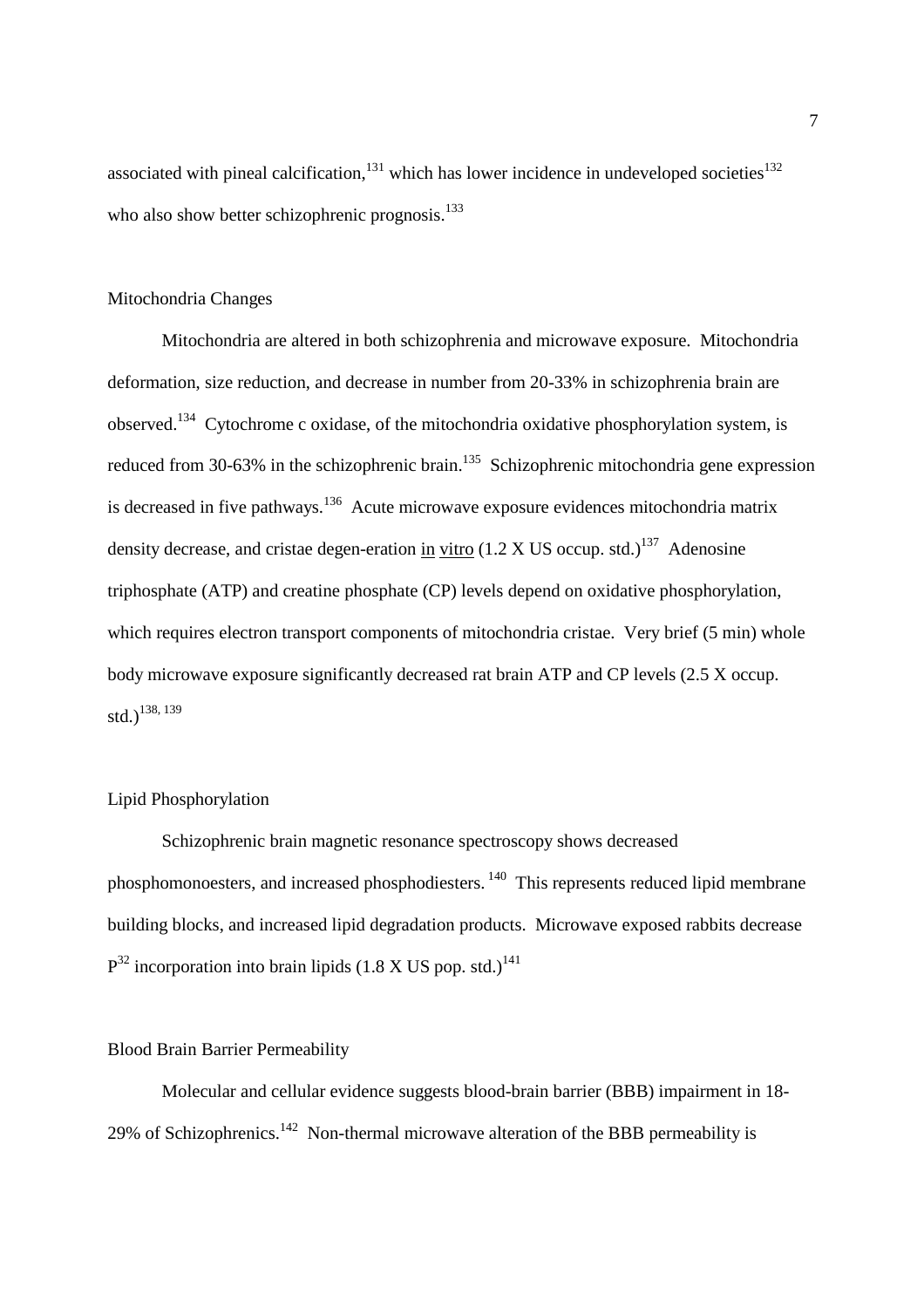consistently observed,<sup>143, 144, 145, 146</sup> and is attributed to pinocytosis.<sup>147, 148</sup> The alteration is proposed induced by heat shock protein phosphorylation,<sup>149</sup> and heat shock protein antibodies are among the evidence for schizophrenia BBB impairment. Studies not showing the effect have utilized short exposures, thermal microwave levels, and are criticized for procedure or publication behavior<sup>150</sup> Thermal microwave BBB studies are complicated by decreased BBB permeability at about 40<sup>°</sup> brain temperature, <sup>151</sup> but at 2<sup>°</sup> higher permeability greatly increases. <sup>152,</sup> 153

#### Immune Alterations

 A schizophrenia autoimmune etiology is indicated by several immune alterations, including abnormally high autoantibodies against brain and somatic antigens,  $154, 155$  Higher autoimmune disease prevalence in these patients and their relatives is reported.<sup>156, 157</sup> Foreign abstracts indicate microwaves cause autoimmune stimulation.<sup>158, 159, 160</sup>

 Increases of the cytokine interleukin-6 (IL-6) are a feature of autoimmune disease.(155, Ganguli) Ten reports of an increase in IL-6 in schizophrenia are versus six reporting a normal level, while four reports of an increase of  $IL-1<sub>β</sub>$  in the disease are versus six reporting a normal level.<sup>161</sup> Electromagnetic field exposure of human monocytes, the most important producer these cytokines, dramatically increased production of IL-6 and IL- $1_{\beta}$ .<sup>162</sup> These fields were lower in frequency than microwave.

High tumor necrosis factor (TNF) levels are reported in schizophrenia. (154, Gaughran) Very low intensity microwave whole body exposure increases TNF production in peritoneal macrophages and spleen T cells  $(2 \times 10^{-4} \text{ of US pop. std.})^{163, 164}$  Microwave exposure TNF increase has several other reports.<sup>165, 166, 167</sup>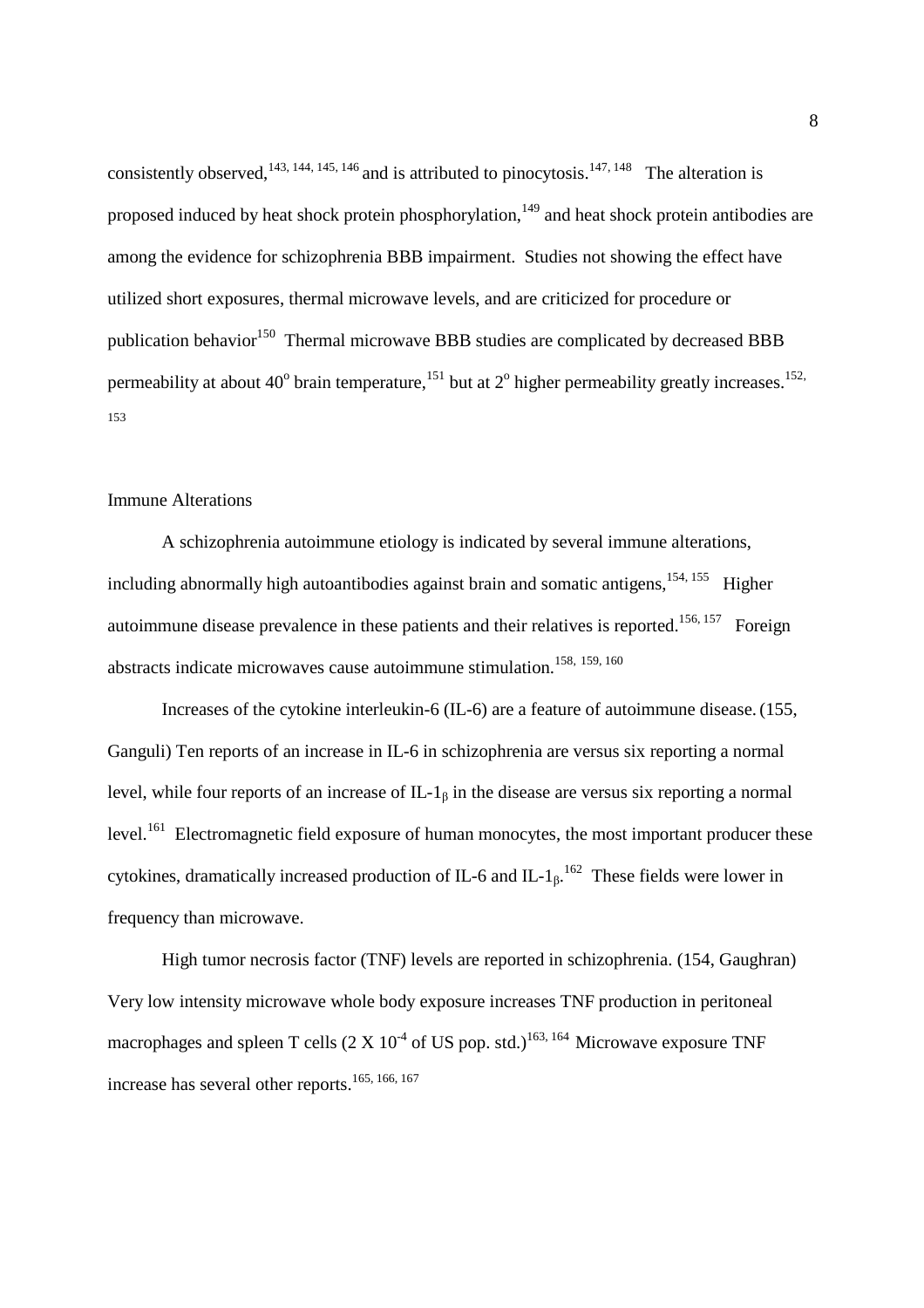The balance of evidence shows B lymphocyte increase in schizophrenia (5 reports of increase versus 3 of normal levels.)(142, Rothermundt) Whole body microwave exposure increases the proportion of mouse spleen B lymphocytes.<sup>168, 169</sup> This increase is not caused by proliferation, but from stimulation of already existing precursor B cell maturation,  $170$  and is under genetic control,  $^{171, 172}$  with apparent humoral mediation.<sup>173</sup> Microwaves also induce human lymphocyte lymphoblastoid transformation in vitro.<sup>174</sup>

## Anatomy and Histology

 Schizophrenia reduction of medial temporal lobe structures, the hippocampal-amygdala complex, is observed in 74 % of magnetic resonance imaging studies, with left lateralized findings.<sup>175, 176</sup> (37, Kasai) Microwaves affect both the hippocampus and the cortex. Chinese hamster 15 day microwave exposure produces pyknotic neurons in the hippocampus, hypothalamus, and unspecified cortex areas (1.8 X US occup. std.)(110, McKee) Rat pre- thru post-natal ultra-wideband microwave exposure increased hippocampus lateral length.(111, Cobb) Such enlargement may indicate edema, reflecting pathology resulting in eventual size reduction. These rat pups stress vocalized more, and later mated less.

 The thalamus is volume decreased in 42 % of schizophrenia studies,(175, Shenton) with lower neuron number in the anterioventral nucleus observed.<sup>177</sup> Light and electron microscopy of hamster 22 day microwave exposure reveals cytoplasm vacuolization and chromatolysis with a pale frothy cytoplasm in ventral thalamic neurons, and little rough endoplasmic reticulum, with very few polyribosomes  $(3 \text{ X occup. std.})^{178}$  Dendrites had vacuoles, myelin figures, and few microtubules.

 Schizophrenia cerebellum changes are evident in numerous studies of neurological signs, postmortem specimens,  $179$  and in 31 % of neuroimaging studies. (175, Shenton) Atrophy is the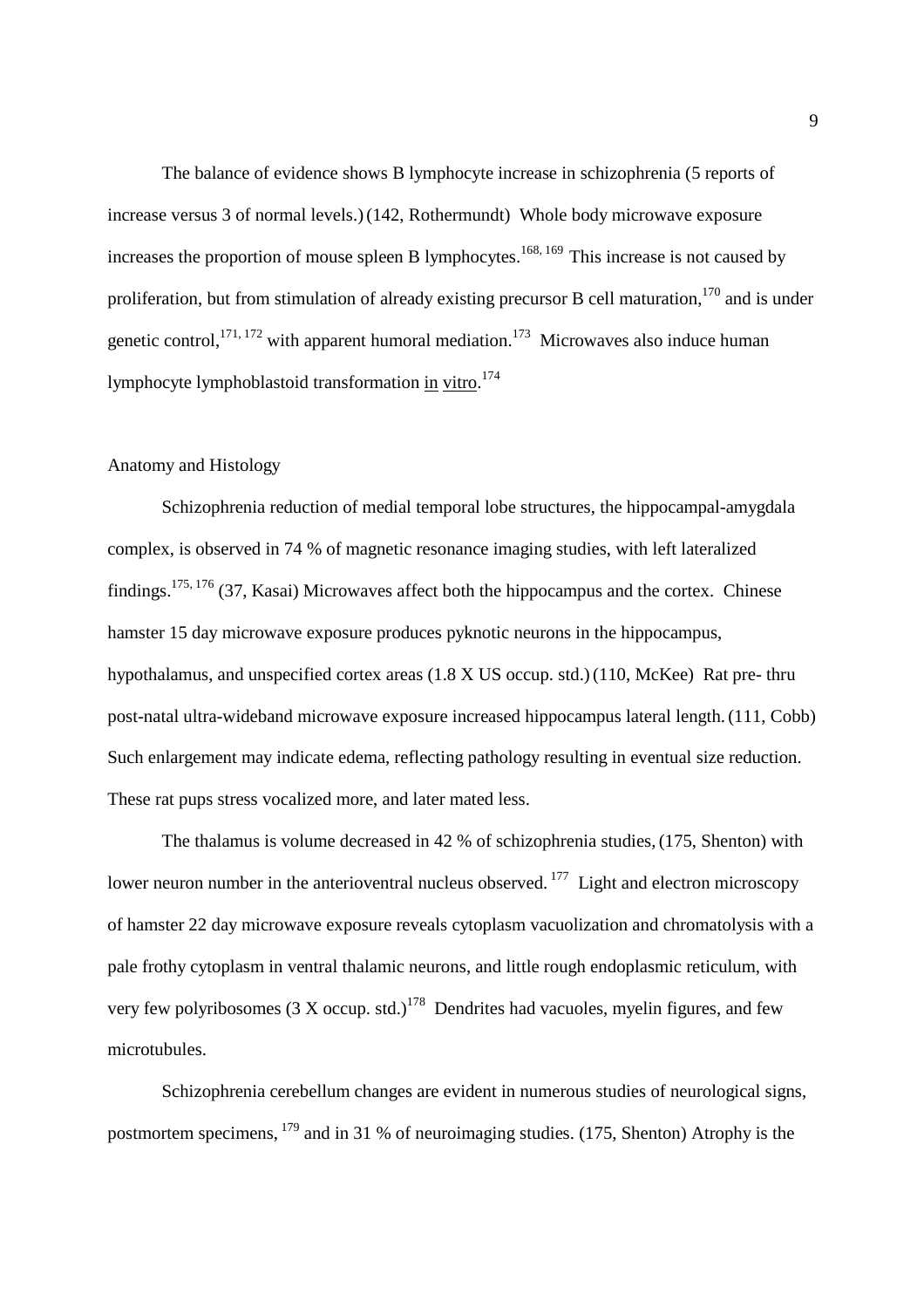main anatomic observation, but several studies show Purkinje cell loss.<sup>180</sup> Rat and quail prenatal prolonged microwave exposure produces Purkinje cell loss and histologic change respectively (1.2 X US occup. std.  $\&$  3.1 X US pop. std.)<sup>181, 182</sup> Rat post-natal microwave exposure also produces Purkinje cell decrease and cellular changes  $(1.2 \text{ X US occur. std.})^{183}$ (?181, Albert) Pulsed microwave rat balancing ability deficit suggests cerebellum motor influence (23 % of US pop. std.) (91, Frey, 77)

Prefrontal and parietal lobe volume reduction is reported by 60 % of studies for each area. (175, Shenton) Several microwave reports are of unspecified brain area change. Prolonged microwave rat exposure produces neuronal cytoplasm vacuolation, swelling, and beading of axons, with dendrite spine decrease (less than US occup. std.)<sup>184</sup> Extended microwave exposure produces myelin degeneration in rat brain, (184, Lai) and in guinea pig or rabbit cortex (1.75 &  $2.5$  X US pop. std.)<sup>185</sup>

A neurodevelopment schizophrenia hypothesis is favored, since autopsied brain has no inflammation or scarring. Yet, brain atrophy by apoptosis lacks gross change. Microwaves in vitro produce apoptosis in the Fas pathway  $(3.1 \times US)$  pop. std.)<sup>186</sup>

#### Metabolic Activation

Glucose uptake and blood flow in the hallucinating brain show temporal lobe activation over baseline or control in 85 % of studies.<sup>187</sup> The temporal lobe superior gyrus is activated in some 40 % of studies, but middle gyrus or medial temporal regions of hippocampus or amygdala are often activated, with thalamus activation in some studies. (187, Weiss) Acute hearing effect pulsed microwave exposure increased rat brain glucose metabolism by  $\int_1^{14}$ Cl 2-deoxy-D-glucose with particular prominence in the lateral geniculate, medial geniculate, the ventral medial thalamus, and in limbic structures of the mammillary bodies, and amygdala  $(30\% \text{ of } \& 1.2 \text{ X } \text{US})$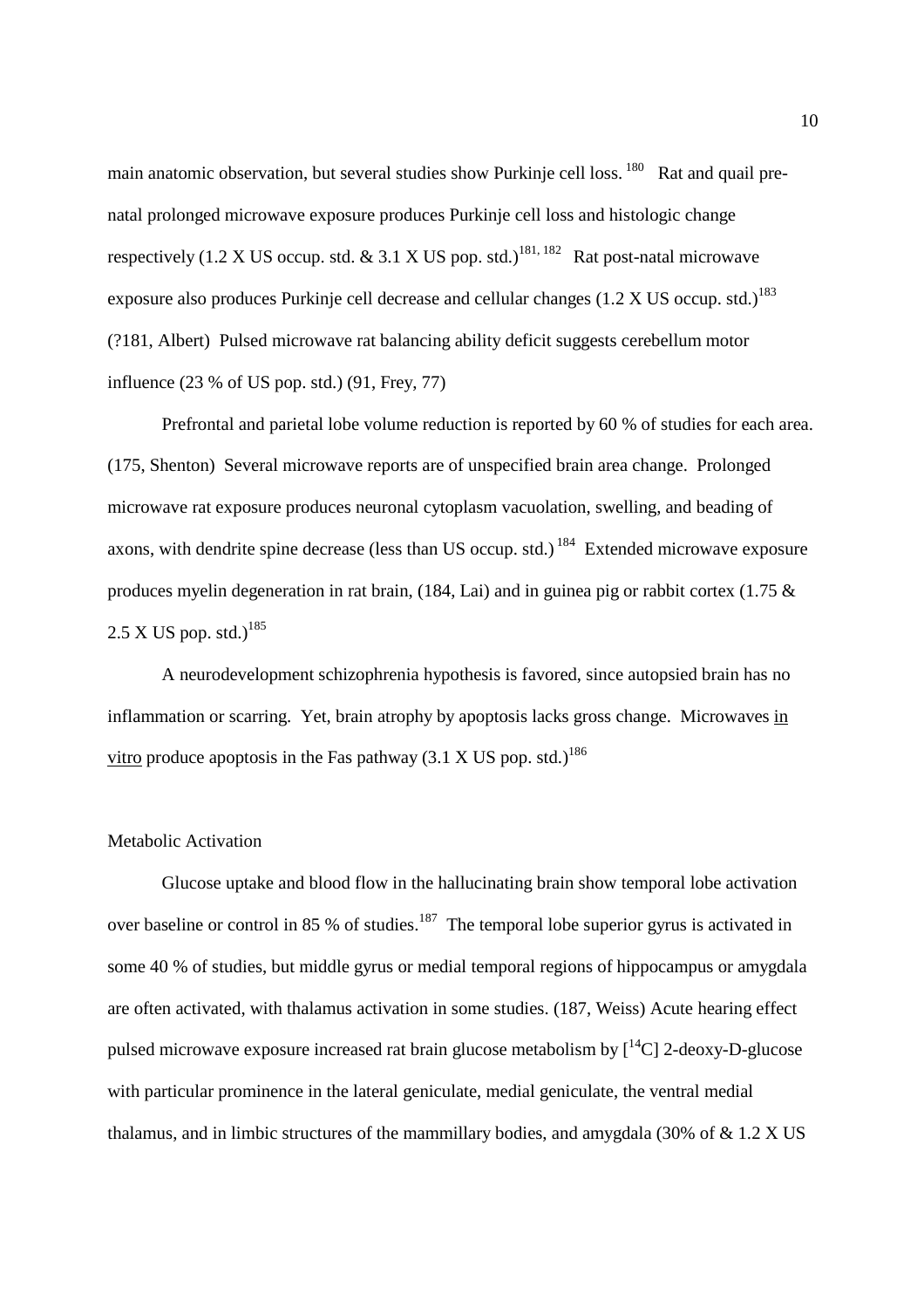occup. std.)<sup>188</sup> Only more prominent uptake by non-auditory structures was noted, with both geniculate bodies being part of the thalamus, while the mammillary bodies have a terminal hippocampal tract, and are too small for imaging.<sup>189</sup> Rat blood flow increases significantly in the temporal cortex, lateral and medial geniculate bodies with acute microwave exposure pulsed for the hearing effect (1.6 X US occup. std.)<sup>190</sup> Therefore microwave studies particularly correspond in temporal, thalamus, and amygdala regions to those of hallucination.

Brief human cell phone<sup>191</sup> and rat microwave exposure also increase brain blood flow  $(1.2)$ X US occup. std.),  $192$  but longer exposure of pregnant rats exhibited decreased uteroplacental circulation (1.2 X US pop. std.) (117, Nakamura) (118, Yoshida) Acute psychosis studies have shown increased global brain blood flow,  $193, 194$  with psychosis and delusion correlation, yet the chronic patients most studied show hypoperfusion. Microwave exposures inducing thermal effects initially increases, but eventually decreases brain blood flow, though associated with cellular injury.<sup>195</sup> Specific cerebral blood flow regions are increased while hallucinating, but sensory stimuli and endogenous verbal imagery activates brain regions of hallucinators less than non-hallucinators.<sup>196, 197</sup> (187, Weiss)

Brain activation changes are widely noted in schizophrenia, particularly in the frontal lobes.<sup>198</sup> At rest, schizophrenics exhibit lower glucose utilization in the frontal lobes relative to either occipital or whole brain.<sup>199</sup> The schizophrenia prefrontal blood flow is particularly deficient while performing tasks specific to this region.(197, Taylor) Schizophrenia brain perfusion during tasks includes globally increased blood flow, or less dominant hemisphere activity and more non-dominant increases than controls. Micro-wave deficits in frontal choline uptake, maze performance, contingent negative variation, and frontal neuropsychiatric symptoms above are consistent with a prefrontal deficit.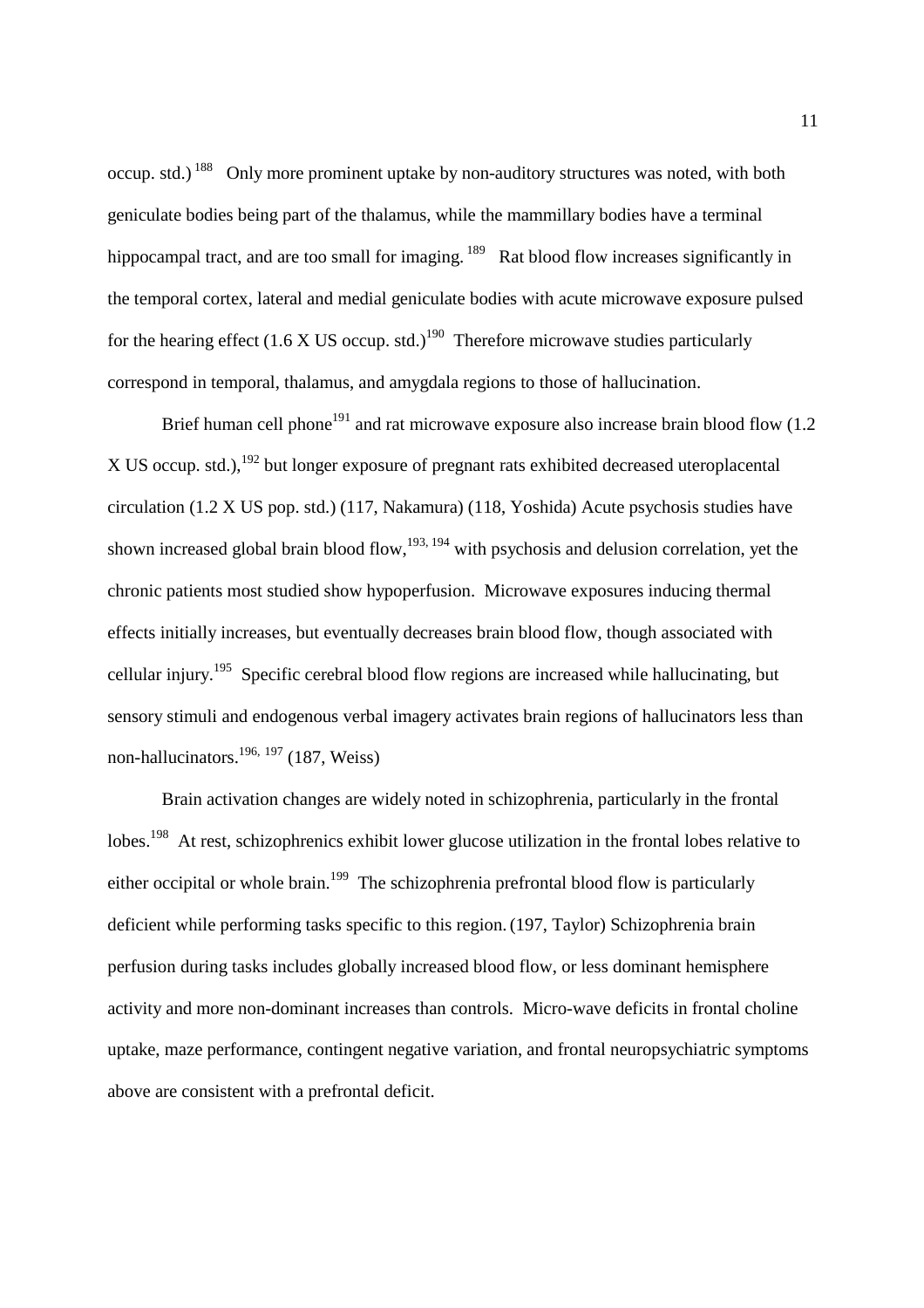Defects in brain area volume, mitochondria, and neurotransmitters provide basis for decreased activity in schizophrenia. Corresponding defects with microwaves and the shift of brain activity to other brain areas could have mechanism in technologic assault. Although perceptual processing is normally lateralized to the left hemisphere, pitch discrimination, nonverbal, and degenerate sounds activate the right hemisphere in health.<sup>200</sup> Microwave activation may be akin to non-verbal or degenerate sound.

A microwave mechanism for EEG delta wave increase has been proposed by corpus callosum tract fatigue, making unavailable this interhemispheric connection, with inherent corticospinal and spinocortical tract delta rhythm predominant.<sup>145</sup> Schizophrenia corpus callosum dysfunction<sup>201</sup> and decreased brain area activity may enlist abnormal brain area activation. One model of gamma wave distribution relates delta wave amplitude and cortical metabolic rate in normal development to transient neuronal organizational state.<sup>202</sup> A re-organizational state may apply in technologic assault.

# Positive Symptoms

Although microwave bioeffects are consistent with negative schizophrenic symptoms, $\epsilon$ internal voice transmission effects provide basis for most prominent positive schizophrenic symptoms.<sup>d</sup> Presently, casual discussion of this presentation is considered delusional by psychiatric prejudice, without detailing extensive references. Because internal voice is similar to thought, and may be directive, these technologies are capable of altering thought itself and ongoing behavior. Presently, positive symptoms of attention deficit and thought disorder are explained by hallucination. Exacerbating both these symptoms would be microwave impaired

c<br>
C Alogia, affective blunting, anhedonia/asociality, avolution//apathy, and attention impairment.

<sup>&</sup>lt;sup>d</sup> Hallucination, delusions, positive thought disorder (e.g. derailment, tangentially, incoherence, etc) bizarre behavior, and inappropriate affect.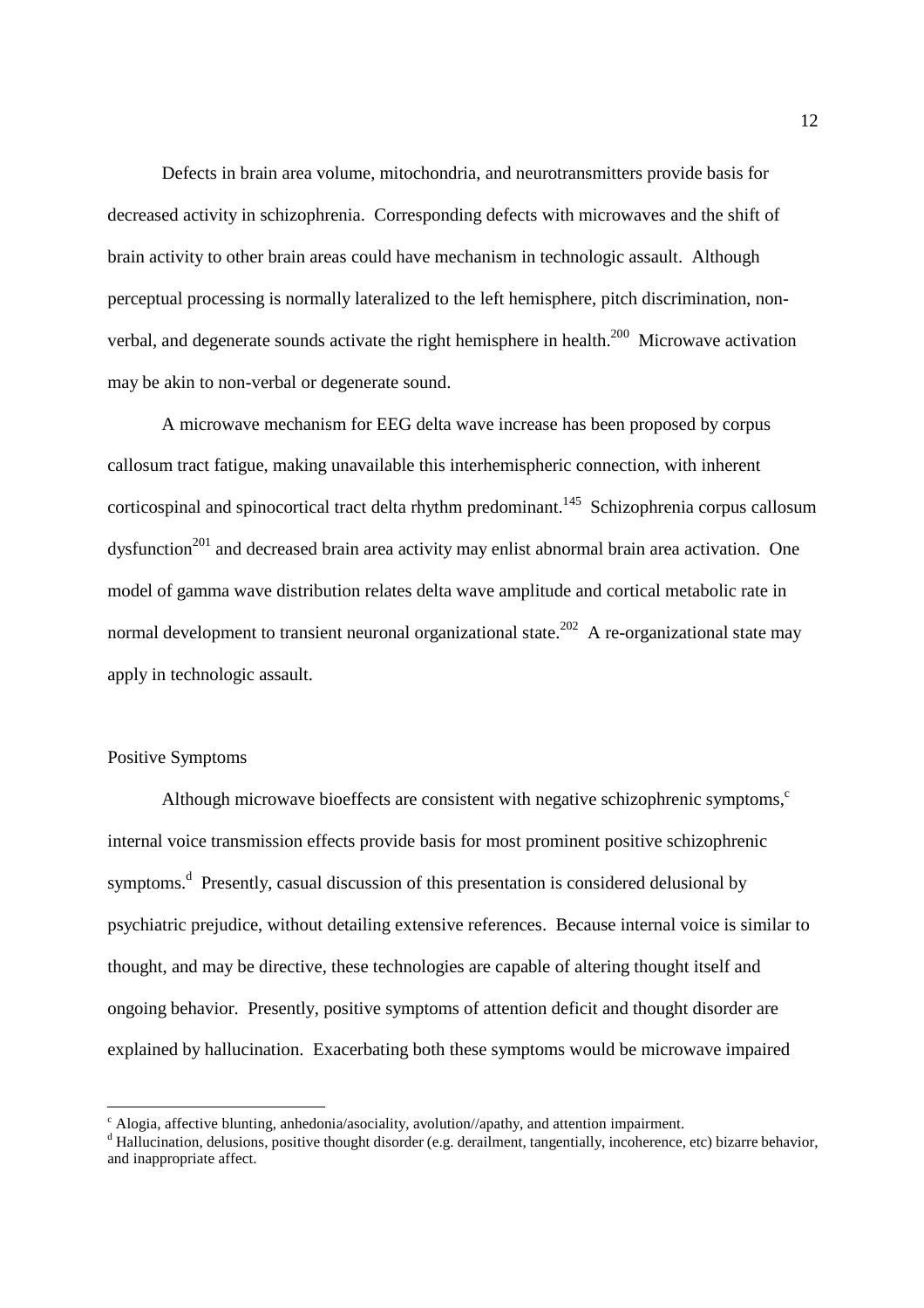working memory, and EEG entrainment capability. Microwave manipulation, then could account for the major positive schizo-phrenic symptoms of hallucination, delusion, attention deficit, and thought disorder.

Belief of technologic assault is most consistent with the paranoid schizophrenia subtype. More studies of this diagnosis show less genetic association, a later onset,  $203$  and an increase of this form within the past century is reported.<sup>204, 205</sup> Schizophrenia is apparently preponderantly sporadic,  $206, 207$  with EEG abnormalities reported as more frequent, in this form.  $208$  Although first admission studies have indicated a decline in schizophrenia, changing demographic and diagnostic patterns question true incidence change,<sup>209</sup> with diagnoses of borderline states,<sup>210</sup> and paranoid psychosis $^{211}$  matching some declines, while a recent review shows a schizophrenia incidence increase.<sup>212</sup>

## Ocular Disease

Microwave exposures are known to produce eye disease. Subcapsular cataracts are particularly produced by microwaves.<sup>213, 214</sup> Anterior subcapsular cataracts were significantly more prevalent in schizophrenics than a visually impaired population, without medication association, except that phenothiazines actually had less cataract prevalence.<sup>215</sup> As expected for a group of little occupational exposure, schizophrenics have less cataract incidence, of all types, than the general population, $216$  but schizophrenia cataracts have been associated with high doses of chlorpromazine (a phenothiazine.)<sup>217</sup> Microwave exposures have occupationally been associated with retinopathy,  $2^{18}$  (30, Hanson) and experimentally produce retinal damage.  $2^{19}$ Schizophrenia retinopathy is associated with thioridazine,  $^{220}$  and generally with phenothiazines.<sup>221</sup> (217, Bond) All the schizophrenia ocular disease associated drugs are older, generically available, and may have public medical assistance or patient profile prescriptive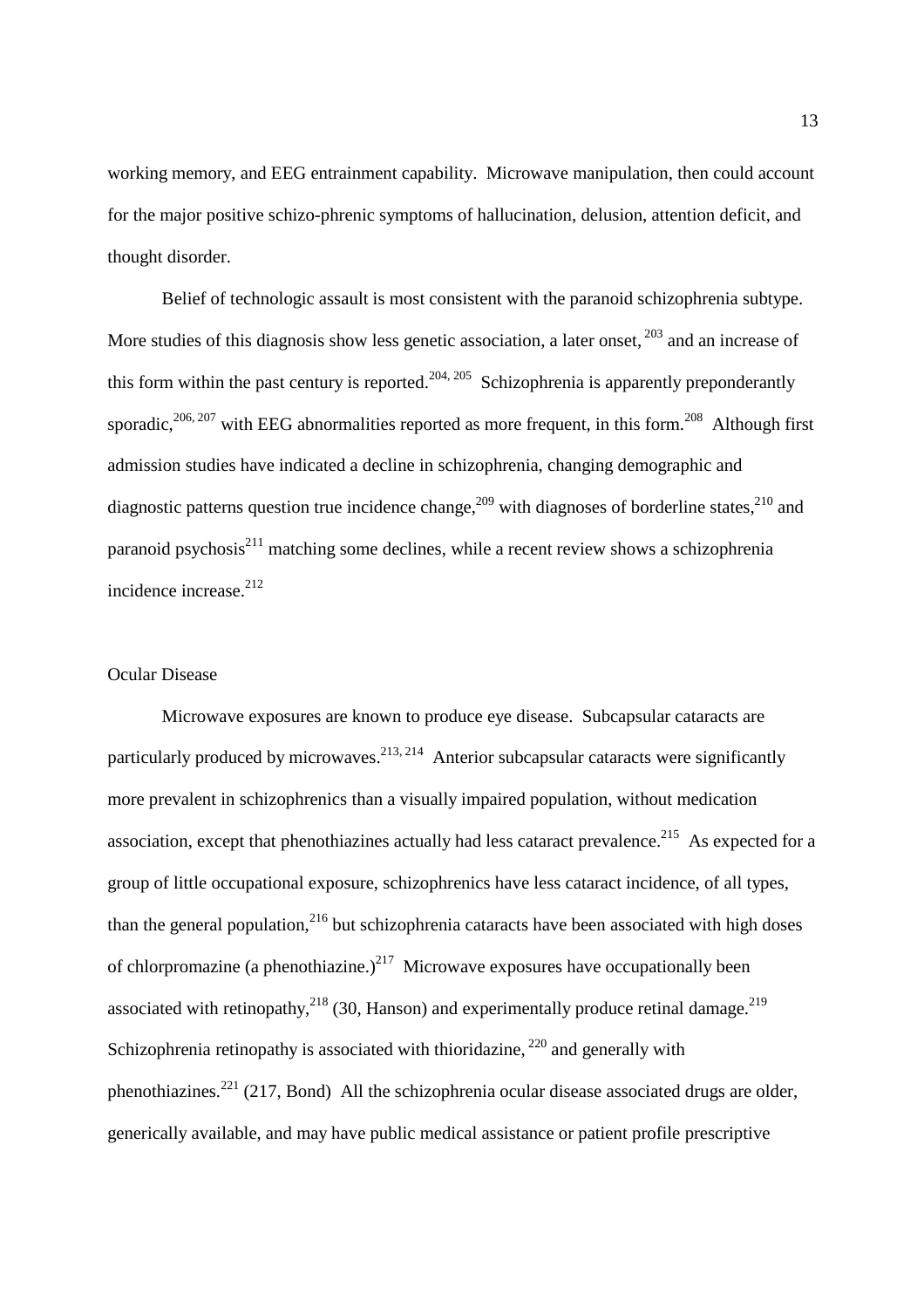preferences. Phenothiazines were so broadly utilized that direct association with schizophrenia cannot be excluded.

## Standards and Environmental Considerations

East European and Russian occupational microwave standards of 10  $\mu$ W/cm<sup>2</sup> are based on a neurasthenia syndrome.<sup>222</sup> Reported symptoms are headache, dizziness, increased irritability, loss of appetite, sleepiness, increased fatigability, sweating, difficulties in concentration or memory, depression, emotional instability, dermatographism, thyroid enlargement, and tremor of the extended fingers.(49, Silverman) The American study of increased human EEG delta waves noted short-term memory impairment, concentration inhibition, irratibility, apprehension, frontal headache, and such sluggishness as to interfere with work the next day. (48, Bise) This syndrome is consistent with many schizophrenia symptoms.

The Russian standard has contrasted with a 1000 times greater US standard of 10  $mW/cm<sup>2</sup>$ , which was too weakly written to sustain lawsuit. (222, Steneck) The original US standard was set at one-tenth the level known to increase body temperature. The main microwave research sponsor, the Defense Department has vigorously defended this thermal rationale with suppression of non-thermodynamic effect investigations.<sup>223</sup> Standard setting for optimal equipment performance on national security grounds is suggested.<sup>224</sup> Present US standards (ANSI/IEEE C95.1) lowered the occupational standards within certain frequencies, and finally set population standards, though at  $\sim$ 100 times the Russian. (14, Ghandi) There are many reported effects at, or near these standards, which are certainly not so strict as to exclude all effects, however detrimental.

A 1975 Environmental Protection Agency survey indicated that less than 1% of the population was routinely exposed to more than 1  $\mu$ W/cm<sup>2</sup>, and that high exposure areas (building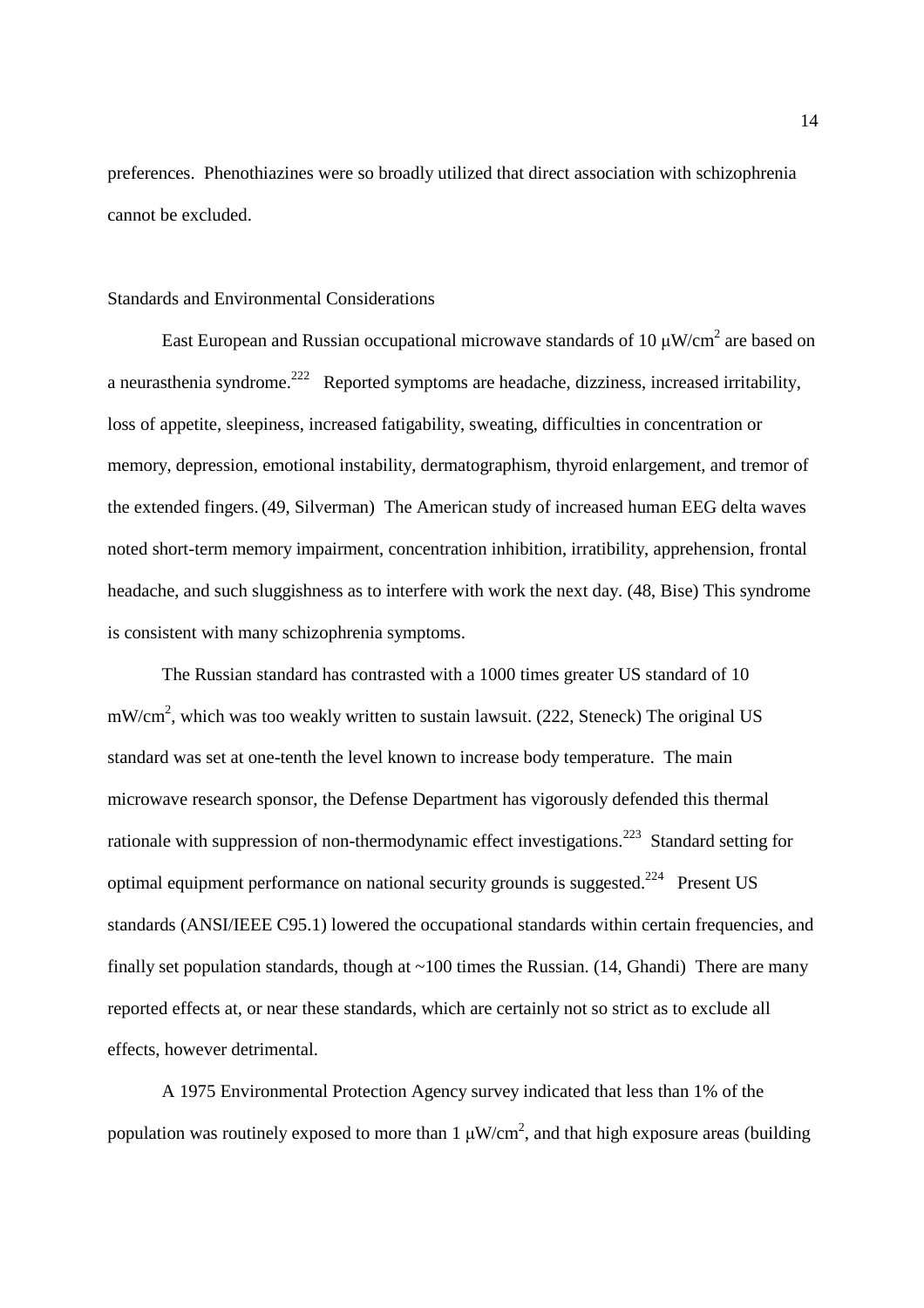tops with radiofrequency transmitter clusters) could run as high as 100-200  $\mu$ W/cm<sup>2</sup>. (222, Stencek) Cell phones can reach 200 mW power output.<sup>225</sup> Although few microwave correlates of schizophrenia are at, or below these levels, neither well studied is chronic exposure, with considerable exposurechange since 1975.

Unknown is an environmental microwave relationship to schizophrenia, except for those correlations here reviewed. Even though a manufactured system may meet the standards, sources are proliferating, and standards may be exceeded in many situations, particularly with increasing cell phone use. Potentially toxic effects are in cell phone reports, and base station proximity increases risk, with recognized over exposure by heat-sealing appliances.(222, Steneck) Dermatologic electromagnetic hypersensitivity syndromes are reported by patients, as well as a type resembling neurasthenia recognized by the Russians.<sup>226</sup> Though such syndromes are unconfirmed, yeast cell effects are some seven orders of magnitude below the Russian standard.<sup>227</sup> Microwaves are a proposed mechanism for a reported sunspot activity association with schizophrenia.<sup>228</sup>

A schizophrenia neurodevelopment hypothesis is now favored, but there is evidence for a neurodegenerative process in a sub-population.<sup>229, 230</sup> Neurodegenerative diseases such as amyotrophic lateral sclerosis (ALS), Alzheimer's, and Parkinsonism are linked to electromagnetic field exposure.<sup>231</sup> For ALS, data indicating increased risk is relatively strong, while for Alzheimer's the data is weaker than for ALS, and Parkinsonism is only linked with little evaluative data.

#### SUMMARY AND CONCLUSION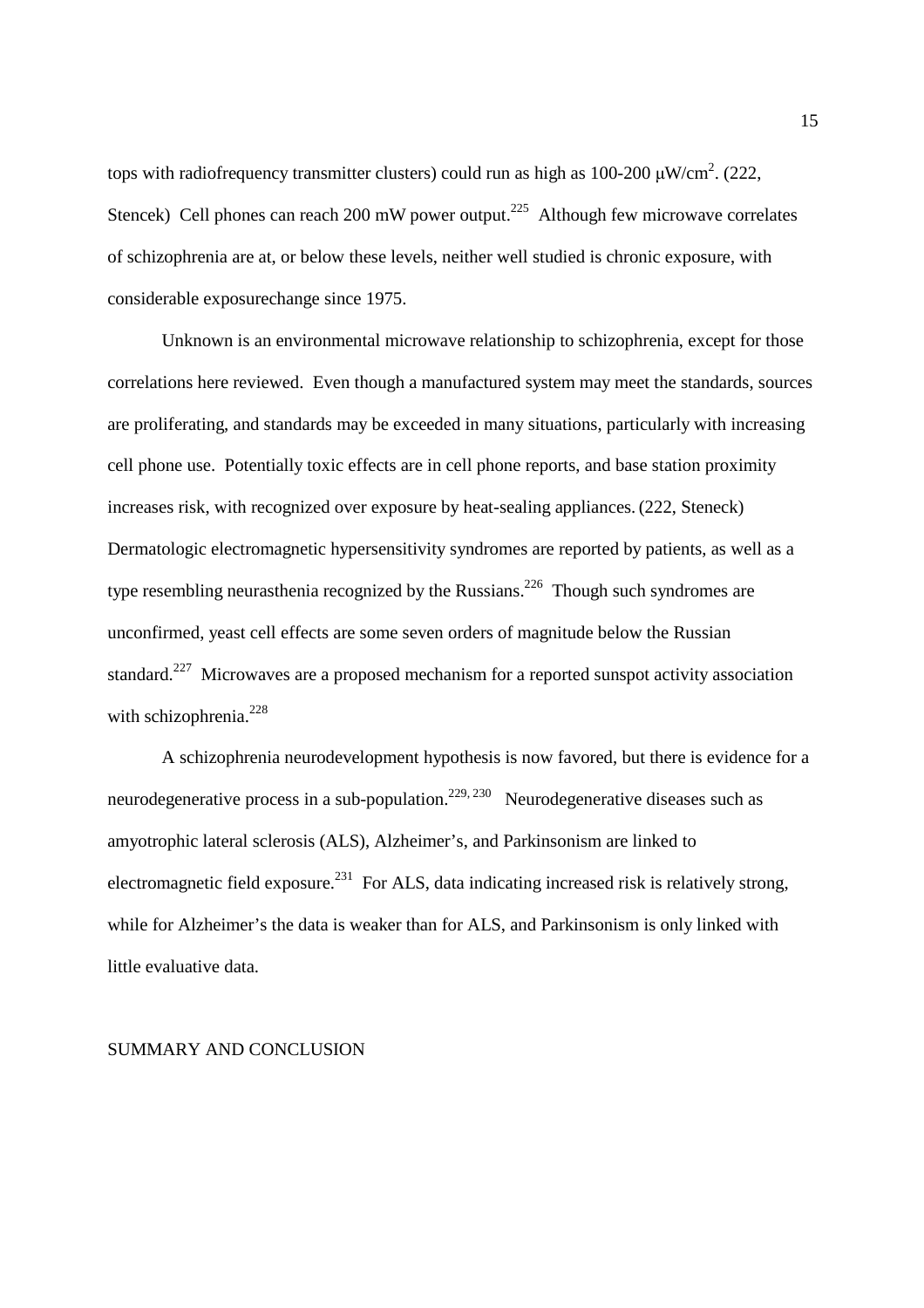Microwave technology is capable of internal voice transmission. Microwave internal voice weapons are considered<sup>232</sup> (7, DIA) (3, Oskar) and a weapon has been referenced, (9, Army) with the basic technology described. (2, Justensen) (5, Burnkan) Continuous symptoms present in psychosis can be maintained by available tracking technology. Since similar means are a frequent patient complaint, it is compulsory that methods be developed to rule out involvement of these technologies in delusional disorder and psychosis. It is unethical to further ignore the evidence and disrespect these patients.

Microwave bioeffects have a high level of congruence with major lines of schizophrenia investigation. In both schizophrenia and microwave exposure, there is cognitive deficit, and a number of electrophysiologic signs including decreased contingent negative variation, decreased auditory event related response, and increased EEG delta waves. Startle response and galvanic skin response is found decreased in both conditions. In the neurotransmitter levels of both conditions, serotonin is found decreased, with dopamine and GABA indicated as decreased. The limbic system is afflicted in both situations. Hormone changes of melatonin decrease, and adrenal activation are common to both conditions. Immune function, mitochondria, and the blood-brain barrier are reported similarly altered in both situations. Microwaves induce deleterious histology in several brain structures observed reduced in schizophrenia. Microwave exposure activates brain structures corresponding to those noted on hallucination. Subcapsular cataracts have been associated with both conditions. Retinopathy is associated with both widely prescribed anti-psychotic medication, and microwave exposure. Microwave voice transmission, and EEG entrainment provide basis for positive symptoms. The almost comprehensive congruence between microwave bioeffects and schizophrenia may not apply to all patients, but is most consistent with the negative symptom group.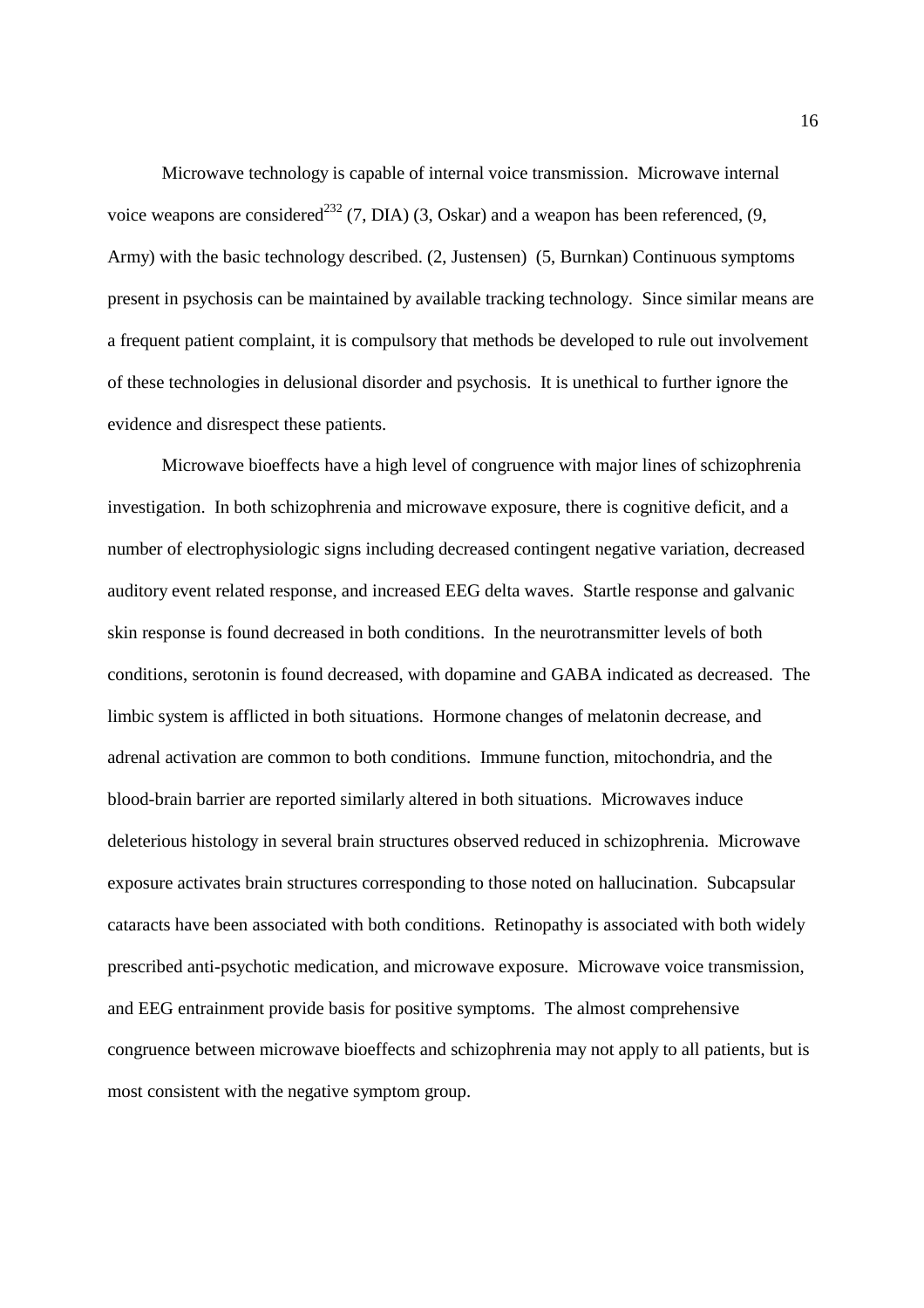The congruence of microwave bioeffects with schizophrenia symptoms does not have to involve voice transmittal in a technologic etiology. Potentially toxic effects to functioning exist near, and at exposure standards. Hypersensitivity syndromes are reported at lower frequencies than microwave, although any syndrome has been unconfirmed. Neurodegenerative diseases are also associated with lower frequency exposure, particularly ALS and Alzheimer's. The potential for voice transmittal to mimic positive schizophrenia symptoms, and the congruence of other symptoms with microwave bioeffects indicates that a technologic etiology may involve more than a few patients.

The medical community has been remiss in refusing investigation of such an etiology. Psychiatrists have actively ignored longstanding patient complaints of being affected as basically herein referenced. Microwave bioeffects, including sound and voice perception have long been described. The evidence for a technologic etiology regarding microwaves practically comprehensively correlates with schizophrenic symptoms to such congruence that a mathematic congruent state cannot be excluded. This hypothesis is more defined than any other means of pathogenesis, and should mandate investigation to develop methods for ruling out such an etiology. Though direct proof is lacking as to specific cases, investigation must begin. Of course the hypothesis may not involve all cases, for multifactor etiologies are common to medicine, and reference is often made to "the schizophrenias."

 Patients subject to internal voice assault would have hallucination, and likely paranoia with belief that voices are transmitted to them. It would be most probable among sporadic cases with non-adolescent onset, having some or all of the correlations here noted. Clinical investigation would include radiofrequency measurement. Attention should be given to likely cranial directional localization within the specified Brunkan patent hearing spectrum.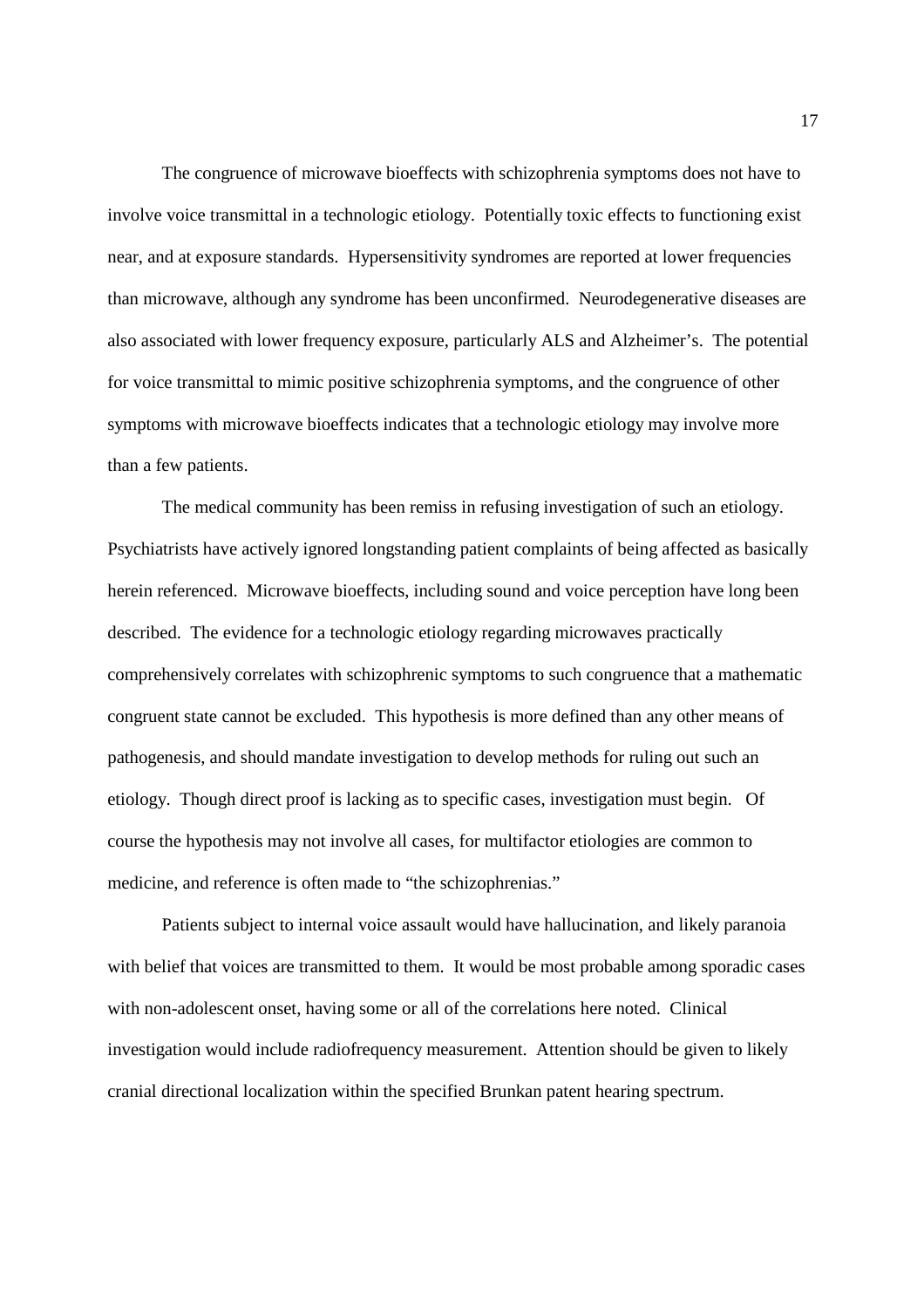Establishing radiation characteristics with the Brunkan patent burst and pulse pattern or multiple frequencies as in the Stocklin patent would also be highly pertinent, but less important.

Investigation of responses within and outside of rooms shielded from electromagnetic radiation is relevant. Practical considerations are that shielded facilities already exist for MRI and magnetoencephalgraphy. Observations of hallucination, event related auditory response, contingent negative variation, or EEG delta wave index in selected patients would likely be parameters more immediately responsive to microwave cessation. Although existing facilities may be adequately shielded, $^{233}$  the shielding must be radar effective, with serious determination of adequacy.

Subcapsular cataract and retinopathy epidemiologic study in schizophrenia would also have relevance. The specific cataract type is known to be microwave induced, and is reported without medication association. Patient signs relating to other microwave bioeffects would have bearing on any coincidence of these symptoms, which was indeterminate to this review, and is pertinent to a technologic etiology.

Acknowledgements: Thanks are given to God for inspiration, and to Dr. Paul Canner for suggestions.

Patents are printable free from the U. S. Patent Office website.

#### **REFERENCES**

l

<sup>&</sup>lt;sup>1</sup> Frey AH, "Human Auditory System response to modulated electromagnetic energy" J Applied Physiol 17(4): 689-92, 1962. http://www.raven1.net/frey.htm

<sup>&</sup>lt;sup>2</sup> Justesen DR. "Microwaves and Behavior" Am Psychologist 392(Mar): 391-401, 1975. Excerpted reference at

http://www.raven1.net/v2succes.htm<br><sup>3</sup> Oskar KJ. "Effects of low power microwaves on the local cerebral blood flow of conscious rats" Army Mobility Equipment Command Report, NASA Technical Report. # AD-A090426, 1980. Abstract at http://www.raven1.net/v2s-nasa.htm

<sup>&</sup>lt;sup>4</sup> Kohn B. "Communicating Via the Microwave Auditory Effect" Defense Department Awarded SBIR Contract # F41624-95-C9007, 1993. at http://es.epa.gov/ncer\_abstracts/sbir/other/monana/kohn.html & http://www.raven1.net/v2s-kohn.htm

<sup>&</sup>lt;sup>5</sup> Brunkan WB. Patent #4877027 "Hearing system" USPTO granted 10/31/89.

<sup>6</sup> Stocklin PL. Patent #4858612 "Hearing device" USPTO granted 8/22/89.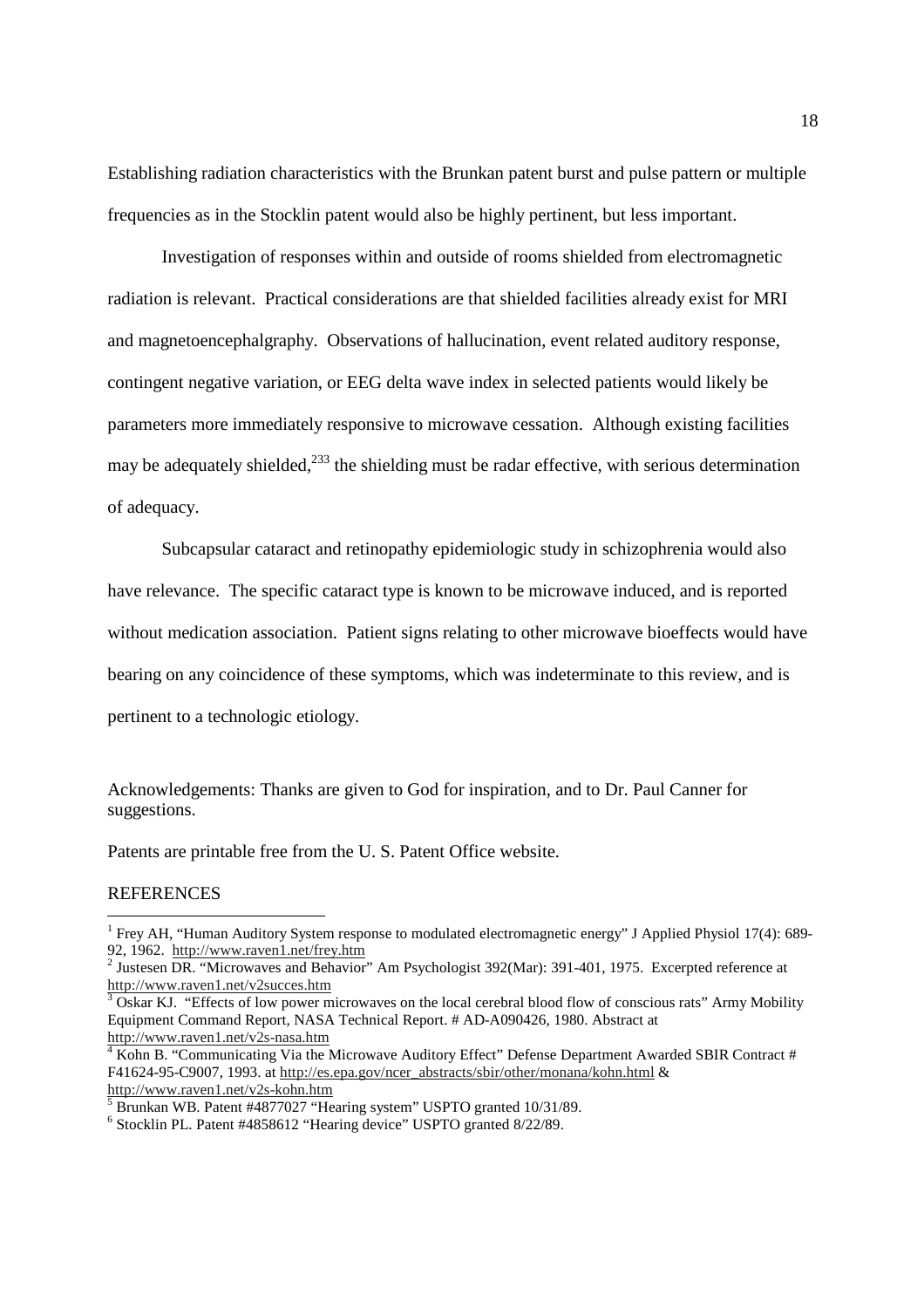<sup>&</sup>lt;sup>7</sup> "Surveillance Technology, 1976: policy and implications, an analysis and compendium of materials: a staff report of the Subcommittee on Constitutional Rights of the Committee of the Judiciary. United States Senate, Ninetyfourth Congress, second session p 1280, US GOV DOC Y 4.J 882:SU 7/6/976.

<sup>&</sup>lt;sup>8</sup> Castelli CJ. "Questions Linger about Health Effects of DOD's 'Non-Lethal Ray' Inside the Navy 14(12): 1-6, 2001. http://globalsecurity.org/org/news/2001/e20010327questions.htm http://www.pjproject.org/usaf.html

<sup>&</sup>lt;sup>9</sup> Center for Army Lessons Learned Thesaurus at http://call.army.mil/products//thesaur/00016275.htm

<sup>&</sup>lt;sup>10</sup> McMurtrey J. Technologies of 'Hallucination' and Behavioral Influence'' Companion paper.

<sup>&</sup>lt;sup>11</sup> Flaum M and Schultz SK. "The Core Symptoms of Schizophrenia" Ann Med 28(6): 525-31, 1996.

<sup>&</sup>lt;sup>12</sup> Isselbacher KJ, Adams RD, Brunwald E, Petersdorf RG (eds.) and Wilson JD. Harrison's Principles of Internal Medicine Ninth Ed., McGraw-Hill, New York, p. 150, 1980.

<sup>13</sup> American Psychiatric Association DSM-IV Task Force. Diagnostic and Statistical Manual of Mental Disorders Fourth Edition (DSM-IV-TR<sup>TM</sup>) American Psychiatric Association, p 297-343, 2000.

<sup>&</sup>lt;sup>14</sup> Gandhi OP. "Electromagnetic Fields: Human Safety Issues" Ann Rev Biomed Eng 4: 211-34, 2002.

<sup>&</sup>lt;sup>15</sup> Heinrichs RW and Zakzanis KK. "Neurocognitive Deficit in Schizophrenia: A Quantitative Review of Evidence" Neuropsych 12(3): 426-45, 1998.

<sup>&</sup>lt;sup>16</sup> Stip E. "Memory Impairment in Schizophrenia: Perspectives form Psychopathology and Pharmacotherapy" Can J Psychiatry 41(8 Suppl. 2): S27-S34, 1996.

<sup>17</sup> Goldman-Rakic PS. "Working Memory Dysfunction in Schizophrenia" J Neuropsychatr 6(4): 348-55, 1994. <sup>18</sup> Lai H, Carino MA, Horita A, and Guy AW. "Low-Level Microwave Irradiation and Central Cholinergic Activity:

A Dose Response Study" Bioelectromagnetics 10: 203-8, 1989.

<sup>&</sup>lt;sup>19</sup> Lai H, Horita A, and Guy AW. "Microwave Irradiation Affects Radial-Arm Maze Performance in the Rat" Bioelectromagnetics 15: 95-104, 1994.

<sup>&</sup>lt;sup>20</sup> Wang B and Lai H. "Acute Exopsure to Pulsed 2450-MHz Microwaves Affects Water-Maze Performance of Rats" Bioelectromagnetics 21: 52-6, 2000.

 $21$  D'Andrea JA, DeWitt JR, Gandhi OP, Stensaas S, Lords JL, and Nielson HC. "Behavioral and Physiological Effects of Chronic 2,450 MHz Microwave Irradiation of the Rat at  $0.5 \text{ mW/cm}^{2}$  Bioelectromagnetics 7: 45-56, 1986.

<sup>&</sup>lt;sup>22</sup> D'Andrea JA, DeWitt JR, Emmerson RY, Bailey C, Stensaas S, and Gandhi OP. "Intermittent Exposure of Rats to 2450 MHz Microwaves at 2.5 mW/cm<sup>2</sup>: Behavioral and Physiological Effects" Bioelectromagnetics 7: 315-28, 1986. <sup>23</sup> McRee DI, Elder JA, Gage MI, Reiter LW, Rosenstein LS, Shore ML, Galloway WD, Adey WR, and Guy AW.

<sup>&</sup>quot;Effects of Nonioniziong Radiation on the Central Nervous System, Behavior, and Blood: A Progress Report" Environ Health Perspect 30: 123-31, 1979.

<sup>&</sup>lt;sup>24</sup> Thomas JR, Finch ED, Fulk DW, and Burch LS. "Effects of Low-Level Microwave Radiation on Behavioral Baselines" Ann N Y Acad Sci 247: 425-32, 1975.

<sup>&</sup>lt;sup>25</sup> Gage MI. "Behavior in Rats After Exposures to Various Power Densities of 2450 MHz Microwaves" Neurobehavioral Toxicol 1: 137-43, 1979.

<sup>&</sup>lt;sup>26</sup> Thomas JR, Schrot J, and Banvard RA. "Comparative Effects of Pulsed and Continuous-Wave 2.8-GHz Microwaves on Temporally Defined Behavior" Bioelectromagnetics 3: 227-35, 1982.

<sup>&</sup>lt;sup>27</sup> Schrot J, Thomas JR, and Banvard RA. "Modification of the Repeated Acquisition of Response Sequences in Rats by Low-Level Microwave Exposure" Bioelectromagnetics 1: 89-99, 1980.

<sup>&</sup>lt;sup>28</sup> Thomas JR, Veandle SS, and Burch LS. "Modification of Internal Discriminative Simulus Control of Behavior by Low Levels of Pulsed Microwave Radiation" In: Johnson CC and Shore ML (eds.) Biological Effects of

Electromagnetic Waves HEW Publications (FDA) 77-8010, Rockville, MD, p 201-14, 1976.

<sup>29</sup> Isa AR. "Non-Ionizing radiation exposure causing ill-health and alopecia areata" Med J Malaysia 40(3): 235-8, 1991.

<sup>&</sup>lt;sup>30</sup> Hansson HA. "Effects on the Nervous System by Exposure to Electromagnetic Fields: Experimental and Clinical Studies" In: Electromagnetic Fields and Neurobehavioral Function Prog in Clin and Biol Res 257: 119-34, 1988.

<sup>&</sup>lt;sup>31</sup> Klein C, Heinks T, Andresen B, Berg P, and Moritz S. "Impaired Modulation of the Saccadic Contingent

Negative Variation Preceeding Antisaccades in Schizophrenia" Biol Psychiatry 47: 978-90, 2000.

<sup>&</sup>lt;sup>32</sup> van den Bosch. "Contingent Negative Variation and Psychopathology: Frontal-Central Distribution, and Association with Performance Measures" Biol Psychiatry 18(6): 615-34, 1983.

<sup>&</sup>lt;sup>33</sup> Abraham P, McCallum WC, and Gourlay J. "The CNV and Its Relation to Specific Psychiatric Syndromes" In: McCallum WC and Knott JR (eds.) The Responsive Brain Wright, Bristol UK, p 144-49, 1976.

<sup>&</sup>lt;sup>34</sup> Timsit-Berthier M, Gerono A, Rousseau JC, Mantanus H, Abraham P, Verhey EHM, Lamers T, and Emonds P. "An International Pilot Study of CNV in Mental Illness, Second Report" In: Karrer R, Cohen J, and Tuering P (eds.) Brain and Information New York: New York Academy of Science, p 629-37, 1984.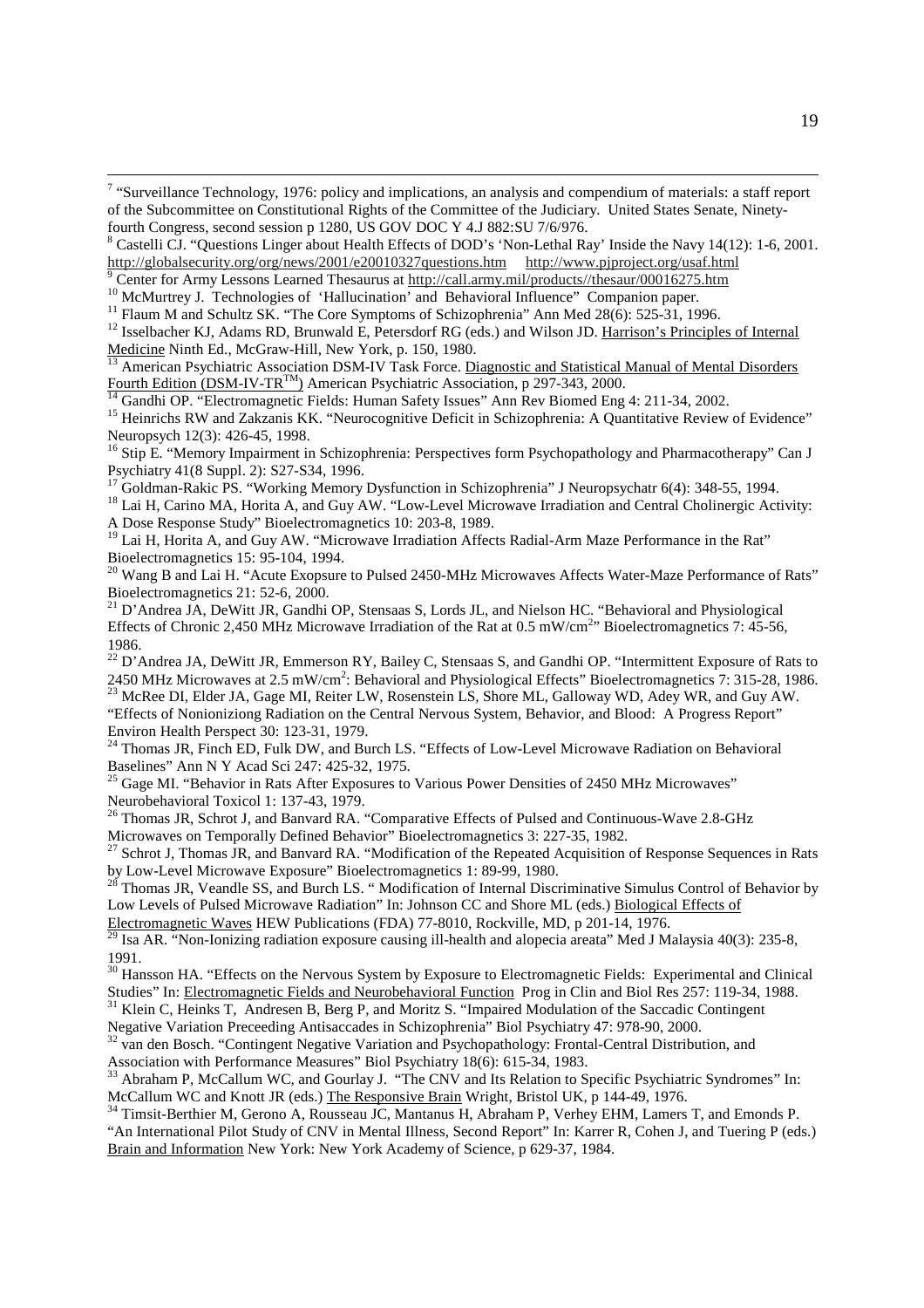<sup>35</sup> Freude G, Ullsperger P, Eggert S, and Ruppe I. "Effects of Microwaves Emitted by Cellular Phones on Human Slow Brain Potentials" Bioelectromagnetics 19: 384-7, 1998.

l

 $37$  Kasai K, Iwanami A, Yamasue H, Kuroki N, Nakagome K, and Fukuda M. "Neuroanatomy and neurophysiology in schizophrenia" Neurosci Res 43: 93-110, 2002.

<sup>38</sup> O'Donnell BF, McCarley RW, Potts GF, Salisbury DF, Nestor PG, Hiryasu Y, Niznikiewicz MA, Barnard J, Shen ZJ, Weinstein DM, Bookstein FL, and Shenton ME. "Identification of neural circuits underlying P300 abnormalities in schizophrenia" Psychophysiology 36: 388-98, 1999.

<sup>39</sup> McCarley RW, Faux SF, Shenton ME, Nestor PG, and Adams J. "Event-related potentials in schizophrenia: their biological and clinical correlates and a new model of schizophrenic pathophysiology" Schizophrenia Res 4: 209-31, 1991.

<sup>40</sup> Tiihonen J, Hari R, Naukkarinen H, Rimon R, Jousmaki V, and Kajola M. "Modified Activity of the Human Auditory Cortex During Auditory Hallucinations" Am J Psychiatry 149(2): 255-7, 1992.

<sup>41</sup> Hari R and Makela JP. "Modification of neuromagnetic responses of the human auditory cortex by masking sounds" Exp Brain Res 71: 87-92, 1988.

 $^{42}$  Sagalovich BM and Melkumova GG. "[Research on the action of superhigh-frequency electromagnetic waves on evoked potentials of auditory centers in connection with prospects for using inadequate auditory stimulation]" Vestnick Otorinolaring. 4: 3-8, 1974. (An English translation is available in Popov, SL (ed.) "Effects of Non-Ionizing Electromagnetic Radiation" JPRS report # 64532, Arlington, VA, p. 23-30, 1975.)

<sup>43</sup> Guy AW, Chou CK, Lin JC, and Christensen D. "Microwave-Induced Acoustic Effects in Mammalian Auditory Systems and Physical Materials" Ann N Y Acad Sci 247: 194-217, 1975.

Seaman RL and Lebovitz RM. "Thresholds of Cat Cochlear Nucleus Neurons to Microwave Pulses" Bioelectromagnetics 10: 147-60, 1989.

<sup>45</sup> Hermann DM and Hossman K-A. "Neurological effects of microwave exposure related to mobile communication" J Neurol Sci 152: 1-14, 1997.

<sup>46</sup> Michaelson SM. "Sensation and Perception of Microwave Energy" In: Michaelson SM, Miller MW, and Carstensen EL (eds.) Fundamental and Applied Aspects of Nonionizing Radiation Plenum Press, New York, p 213- 29, 1975.

 $47$  Ford JM. "Schizophrenia: the broken P300 and beyond" Psychophysiology 36: 667-82, 1999.

<sup>48</sup> Bise W. "Low Power radio-frequency and microwave effects on human electroencephalogram and behavior" Physiol Chem Phys 10(5): 387-98, 1978.

<sup>49</sup> Silverman C. "Nervous And Behavioral Effects of Microwave Radiation in Humans" J Epidemol 97: 219-24, 1973.

<sup>50</sup> Reiser H-P, Dimpfel W, and Schober F. "The Influence of Electromagnetic Fields on Human Brain Activity" Eur J Med Res 1: 27-32, 1995.

<sup>51</sup> Baranski S and Edelwejn Z. "Electroencephalographic and Morphological Investigations of the Influence of Microwaves on the Central Nervous System" Acta Physiol Pol 18(4): 423-36, 1967.

<sup>52</sup> Shandala, MG, Dumanskii UD, Rudnev MI, Ershova LK, and Los IP. "Study of Nonionizing Microwave Radiation Effects upon the Central Nervous System and Behavior Reactions" Environ Health Perspect 30: 115-21, 1979.

<sup>53</sup> Voroh'ev VV, Konovalov VF, Gorelkova TF, and Gal'chenko AA. "[The Electrical activity of symnmetrical areas of the rat cerebral cortex during the use of a low-intensity UHF field]" Fiziol Zh Im I M Sechenova 80(12): 55-61, 1994.

<sup>54</sup> Takashima S, Onaral B, and Schwan HP. "Effects of Modulated RF Energy on the EEG of Mammalian Brains: Effects of Acute and Chronic Irradiation" Rad and Environ Biophys 16: 15-27, 1979.

<sup>55</sup> Persinger MA, Richards PM, and Koren SA. "Differential Entrainment of Electroencephalographic Acitvity by Weak Complex Electromagnetic Fields" Percept Motor Skills 84: 527-36, 1997.

<sup>56</sup> Karson CN, Coppola R, Morihisa JM, and Weinberg DR. "Computed Electroencephalographic Acitvity Mapping in Schizophrenia: The Resting State Reconsidered" Arch Gen Psychiatry 44: 514-17, 1987.

<sup>57</sup> Miyauchi T, Tanaka K, Hagimoto H, Miura T, Kishimoto H, and Matsushita M. "Computerized EEG in Schizophrenic Patients" Biol Psychiatry 28: 488-94, 1990.

<sup>58</sup> Morihisa JM, Duffy FH, and Wyatt RJ. "Brain Electrical Activity Mapping (BEAM) in Schizophrenic Patients" Arch Gen Psychiatry 40: 719-28, 1983.

<sup>59</sup> Nagase Y, Okubo Y, Marsuura M, Kojima T, and Toru M. "EEG Coherence in Unmedicaated Schizophrenic Patients: Topographical Study of Predominantly Never Medicated Cases" Biol Psychiatry 32: 1028-34, 1992.

 $36$  Freude G, Ullsperger P, Eggert S, and Ruppe I. "Microwaves emitted by cellular telephones affect human slow brain potentials" Eur J Appl Physiol 81: 18-27, 2000.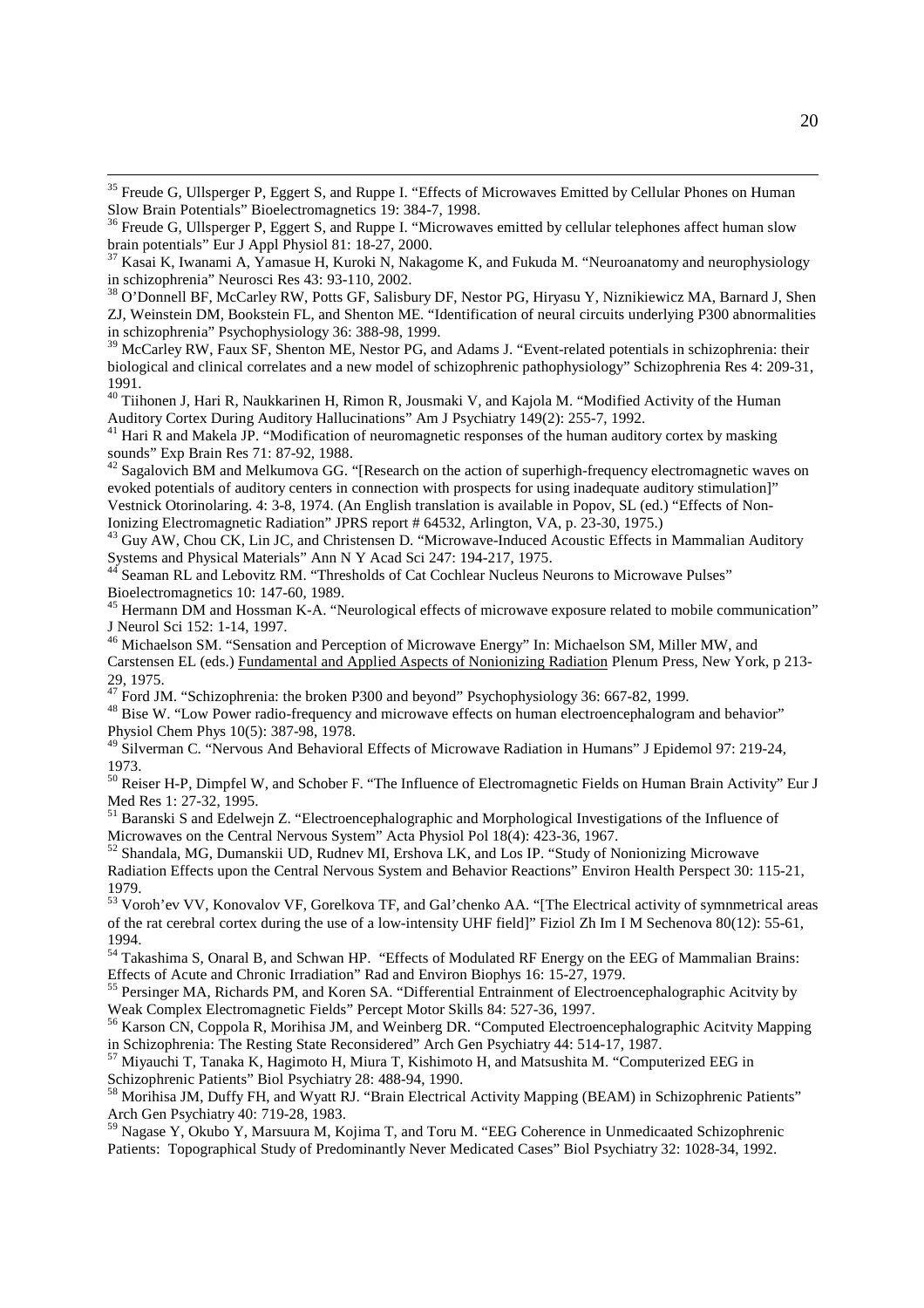$^{60}$  Takizawa Y, Wada Y, Horita M, Kitazawa S, Futamata H, and Hashimoto T. "Quantitative analysis of EEG background activity in drug naïve schizophrenic patients" Rinsho Byori 42(7): 759-63, 1994.

l

<sup>64</sup> Pascaul-Marquai RD, Lehmann D, Koenig T, Kochi K, Merlo MCG, Hell D, and Koukkou M. "Low resolution brain electromagnetic tomography (LORETA) functional imaging in acute, neuroleptic-naive, first episode, productive schizophrenia" Psychiatr Res Neuroimaging Sect 90: 169-79, 1999.

<sup>66</sup> Guenther W, Breitling D, Banquet JP, Marcie P, and Rondot P. "EEG Mapping of Left Hemisphere Dysfunction during Motor Performance in Schizophrenia" Biol Psychiatry 21: 249-62, 1986.

<sup>67</sup> Guenther W, Davous P, Godet JL, Guillibert E, Breitling D, and Rondot P. "Bilateral Brain Dysfunction During Motor Activation in Type II Schizophrenia Measured by EEG Mapping" Biol Psychiatry 23: 395-411, 1988.

<sup>68</sup> Guenther W and Breitling D. "Predominant Sensorimotor Area Left Hemisphere Dysfunction in Schizophrenia Measured by Brain Electrical Activity Mapping" Biol Psychiatry 20: 515-32, 1985.

 $<sup>69</sup>$  Sponheim SR, Clementz BA, Iacono WG, and Beiser M. "Resting EEG in first-episode and chronic</sup> schizophrenia" Psychophysiol 31: 37-43, 1994.

 $70$  Locatelli M, De Angeli A, Leone F, Grassi B, and Scarone S. "Factor Analysis and Computerized EEG: Preliminary Data on Schizophrenic Patients" Int J Neurosci 72: 265-70, 1993.

<sup>71</sup> Takeuchi K, Takigawa M, Fukuzako H, Hokazono Y, Hirakawa K, Fukuzako T, Ueyama K, Fujimoto T, and Matsumoto K. "Correlation of Third Ventriclar Enlargement and EEG Slow Wave Activity in Schizophrenic Patients" Psychiatr Research: Neuroimaging 55: 1-11, 1994.

<sup>72</sup> Clementz BA, Sponheim SR, Iacono WG, and Beiser M. "Resting EEG in first-episode schizophrenia patients, bipolar psychosis patients, and their first-degree relatives" Psychophysiol 31: 486-94, 1994.

Sengoku A and Takagi S. "Electroencephalographic findings in functional psychoses: State or trait indicators?" Psychiatr Clin Neurosci 52(4): 375-88, 1998.

<sup>74</sup> Stevens JR, Bigelow L, Denney D, Lipkin J, Livermore AH, Rauscher F, and Wyatt RJ. "Telemetered EEG-EOG During Psychotic Behaviors of Schizophrenia" Arch Gen Psychiatry 36: 251-62, 1979.

<sup>75</sup> Stevens JR and Livermore A. "Telemetered EEG in schizophrenia: spectral analysis during abnormal behavior episodes" J Neurol Neurosurg & Psychiatr 45: 385-95, 1982.

Whitton JL, Moldofsky H, and Lue F. "EEG Frequency Patterns Associated with Hallucinations in Schizophrenia and "Creativity" in Normals" Biol Psychiatry 13(1): 123-33, 1978.

<sup>77</sup> Bawin SM, Gavalas-Medici RJ, and Adey WR. "Effects of Modulated Very High Frequencey Fields on Specific Brain Rhythms in Cats" Brain Res 58: 365-84, 1973.

<sup>78</sup> Servantie B, Servantie AM, and Etienne J. "Synchronization of Cortical Neurons by Pulsed Microwave Field as Evidenced by Spectral Analysis of Electrocorticograms from the White Rat" Ann N Y Acad Sci 247: 82-6, 1975.

<sup>79</sup> Bell G, Marino A, Chesson A, and Struve F. "Electrical states in the rabbit brain can be altered by light and electromagnetic fields" Brain Res 570: 307-15, 1992.

<sup>80</sup> Gavalas RJ, Walter DO, Hamer J, and Adey WR. "Effect of Low-level, Low-frequency Electric Fields on EEG and Behavior in Macaca Nemestrina" Brain Res 18: 491-501, 1970.

<sup>81</sup> Bell GB, Marino AA, and Chesson. "Frequency specific responses in the human brain caused by electromagnetic fields" J Neurol Sci 123: 26-32, 1994.

<sup>82</sup> Doswald-Beck L and Cauderay GC. "The development of New Antipersonnel Weapons" Int Rev Red Cross 279: Nov 1 1990. also at http://www.dcn.davis.ca.us/~welsh/factsht.htm

83 Bernstein AS. "Orienting Response Research in Schizophrenia: Where We Have Come and Where We Might Go" Schizophrenia Bull 13(4): 623-41, 1987.

<sup>84</sup> Gruzelier J. "Bilateral electrodermal activity and cerebral mechanisms in syndromes of schizophrenia and the schizotypal personality" Int J Psychophysiology 16: 1-16, 1994.

<sup>85</sup> Thompson WD and Bourgeois AE. "Nonionizing Radiations" In: Furchtgott E (ed.) Pharmacological and Biophysical Agents and Behavior Academic Press, New York, London, 1971.

<sup>86</sup> Docherty NM. "Affective Reactivity of Symptoms as a Process Discriminator in Schizophrenia" J Nerv Mental Dis 184(9): 535-41, 1996.

<sup>61</sup> Miyauchi T, Endo S, Kajiwara S, Ishii M, and Okajima J. "Computerized electroencephalogram in untreated schizophrenics: A comparison between disorganized and paranoid types" Psychiatr Clin Neurosci 50: 71-8, 1996.

<sup>&</sup>lt;sup>62</sup> Begic D, Hotujac L, and Jokic-Begic N. "Quantitative EEG in 'positive' and 'negative' schizophrenia" Acta Psychiatr Scand 101: 307-11, 2000.

<sup>&</sup>lt;sup>63</sup> Gladerisi S, Mucci A, Mignone ML, Maj M, and Kemali D. "CEEG mapping in drug-free schizophrenics: Differences from healthy subjects and changes induced by haloperidol treatment" Schizophr Res 6: 15-24, 1992.

<sup>65</sup> Fenton GW, Fenwich PRC, Dollimore J, Dunn TL, and Hirsch SR. "EEG Spectral Analysis in Schizophrenia" Brit J Psychiatr 136: 445-55, 1980.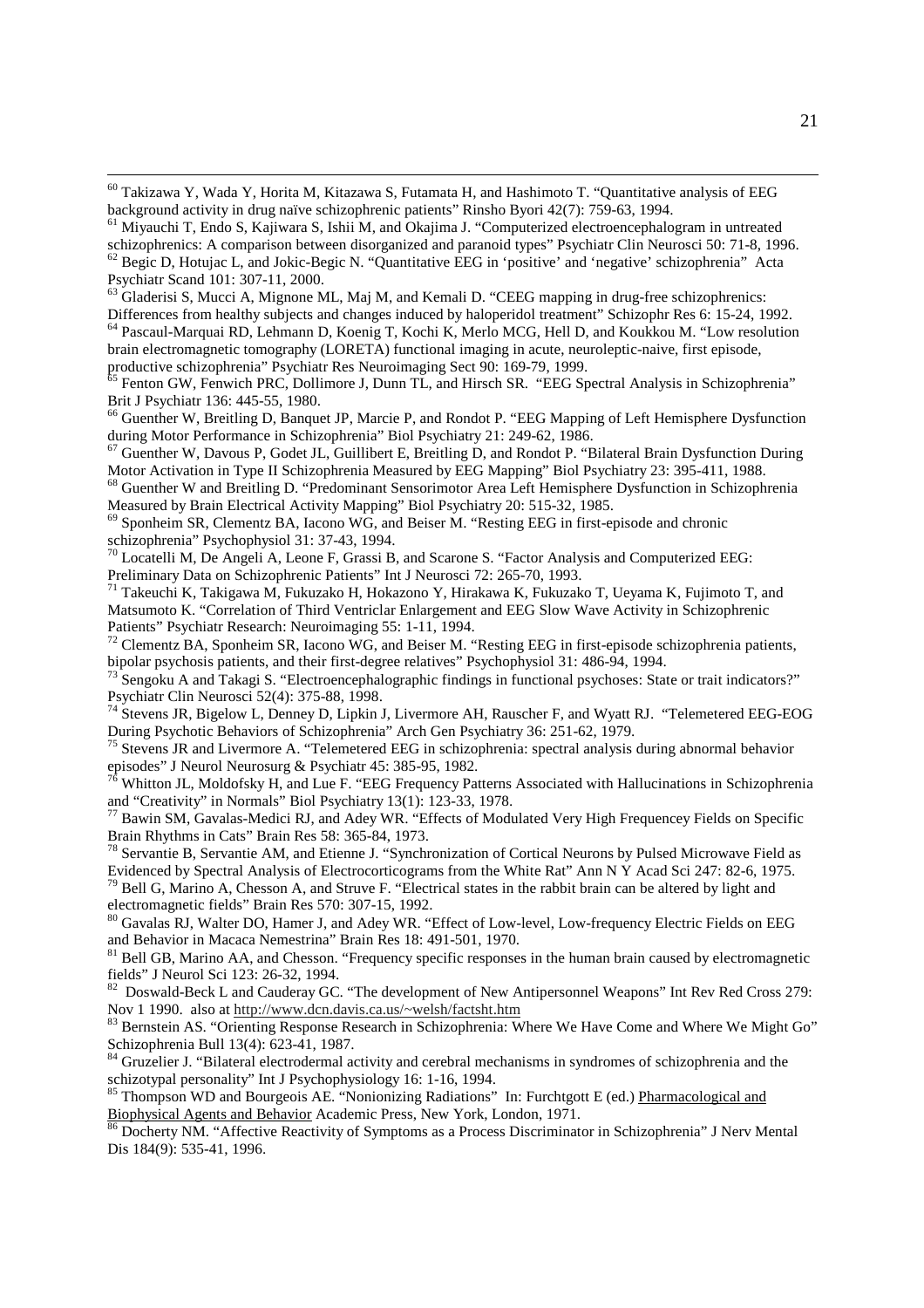<sup>89</sup> Seaman RL, Beblo DA, and Raslear TG. "Modification of Acoustic and Tactile Startle by Single Microwave Pulses" Physiol Behav 55(3): 587-95, 1994.

<sup>90</sup> Galvin MJ, Tilson HA, Mitchell CL, Peterson J, and McRee DI. "Influence of Pre- and Postnatal Exposure of Rats to 2.45-GHz Microwave Radiation on Neurobehavioral Function" Bioelectromagnetics 7: 57-71, 1986.

<sup>91</sup> Frey AH. "Behavioral Effects of Electromagnetic Energy" In: Hazzard DG (ed.) Symposium on Biological Effects and Measurement of Radiofrequency/Microwaves HEW Publications (FDA), 77-8026 Rockville, MD, p 11-22, 1977.

<sup>92</sup> Frey AH, Feld SR, and Frey B. "Neural Function and Behavior: Defining the Relationship" Ann N Y Acad Sci 247: 433-8, 1975.

<sup>93</sup> Berger PA. "Biochemistry and the Schizophrenias: Old Concepts and New Hypotheses" J Nerv Mental Dis 169(2): 90-9, 1981.

94 Rao ML and Moller H-J. "Biochemical Findings of Negative Symptoms in Schizophrenia and Their Putative Relevance to Pharmacologic Treatment" Neuropsychobiology 30: 160-72, 1994.

<sup>95</sup> Frey AH. "An Integration of the Data on Mechanisms with Particular Reference to Cancer" In: Frey AH (ed.) On the Nature of Electromagnetic Field Interactions with Biological Systems RG Lanes Co., Austin TX, p 9-28, 1994.

Abi-Dargham A, Laruelle M, Aghajanian GK, Charney D, and Krystal J. "The Role of Serotonin in the Pathophysiology and Treatment of Schizophrenia" J Neuropsychiatr 9(1): 1-17, 1997.

<sup>97</sup> Inaba R, Shishido K, Okada A, and Moroji T. "Effects of whole body microwave exposure on the rat brain contents of biogenic amines" Eur J Appl Physiol 65: 124-8, 1992.

98 Guessar A, Lescoat G, and Maniey A. "Influence of Postnatal Exposition to Microwaves on Brain and Hypothalmo-Pituitary Monoamines in the Adult Male Rat" Physiologie 20(2): 71-4, 1983.

<sup>99</sup> Lewis DA, Pierri JN, Volk DW, Melchitzky DS, and Woo T-UW. "Altered GABA Neurotransmission and Prefrontal Cortical Dysfunction in Schizophrenia" Biol Psychiatry 46: 616-26, 1999.

<sup>100</sup> Benes FM and Berretta S. "GABAergic Interneurons: Implications for Understanding Schizophrenia and Bipolar Disorder" Neuropsychopharmacology 25(1): 1-27, 2001.

<sup>101</sup> Kolomytkin O, Yurinska M, Zharikov S, Kuznetsov V, and Zharikov A. "Response of Brain Receptor Systems to Microwave Energy Exposure" In Frey AH (ed.) On the Nature of Electromagnetic Field Interaction with Biological Systems R G Lanes Co, Austin, TX, p 195-206, 1994.

<sup>102</sup> Hyde TM and Crook JM. "Cholinergic systems and schizophrenia: primary pathology or epiphenomenona?" J Chem Neuroanat 22: 53-63, 2001.

<sup>103</sup> Kolomytkin OV, Kuznetxov VI, and Akoev IG. "Microwaves Afftect the Function of Reconstituted and Native Receptor Membranes of the Brain" In: Alen MJ, Cleary SF, and Hawkridge FM (eds.) Charge and Field Effects in Biosystems –2 Plenum, New York & London, p 149-60, 1989.

 $104$  Monahan JC. "Microwave – Drug Interaction in the Cholinergic Nervous System of the Mouse" In Progress in Clinical and Biological Research 257: 309-26, 1988.

 $\frac{105}{105}$  Lai H, Horita A, and Guy AW. "Acute Low-Level Microwave Exposure and Central Cholinergic Activity: Studies on Irradiation Paramenters" Bioelectromagnetics 9: 355-62, 1988.

<sup>106</sup> Lai H, Horita A, Chou CK, and Guy AW. "Effects of Low-Level Microwave Irradiation on Hippocampal and Frontal Cortical Choline Uptake are Classically Conditionable" Pharm Biochem Behav 27: 635-9, 1987.

<sup>107</sup> Stocklin PL and Stocklin BF. "Low Power Microwave Effects on the Human Electroencephalogram: Supporting Results of Bise" Physiol Chem 13: 175-7, 1981.

<sup>108</sup> Shtemberg AS, Uzbekov MG, Shikhov SN, Bazyan AS, and Chernyakov GM. "Some Neurotropic Effects of Low-Intensity Electromagnetic Waves in Rats with Different Typological Characteristics of Higher Nervous Activity" Neurosci Behav Physiol 31(5): 547-53, 2001.

<sup>109</sup> Grigor'ev IuG, Luk'ianov SN, Makarov VP, and Rynskov VV. "[Total bioelectric activity of various structures of the brain in low-intensity microwave irradiation]" Radiats Biol Radioecol 35(1): 57-65, 1995.

<sup>110</sup> McKee A, Dorsey CH, Eisenbrandt DL, and Woden NE. "Ultrastructural Observations of Microwave-Induced Morphological Changes in the Central Nervous System of Hamsters" Bioelectromagnetics 1: 206, 1980.

<sup>111</sup> Cobb RL, Jauchem JR, Mason PA, Dooley MP, Miller SA, Ziriax JM, and Murphy MR. "Neural and Behavioral Tertaological Evaluation of Rats Exposed to Ultra-Wideband Electromagnetic Fields" Bioelectromagnetics 21: 324- 37, 2000.

<sup>&</sup>lt;sup>87</sup> Mitchell CL, McRee DI, Peterson NJ, and Tilson HA. "Some Behavioral Effects of Short-Term Exposure of Rats to 2.45 GHz Microwave Radiation" Bioelectromagnetics 9: 259-68, 1988.

<sup>88</sup> Seaman RL and Beblo DA. "Modification of Acoustic Startle by Microwave Pulses in the Rat"

Bioelectromagnetics 13: 323-28, 1992.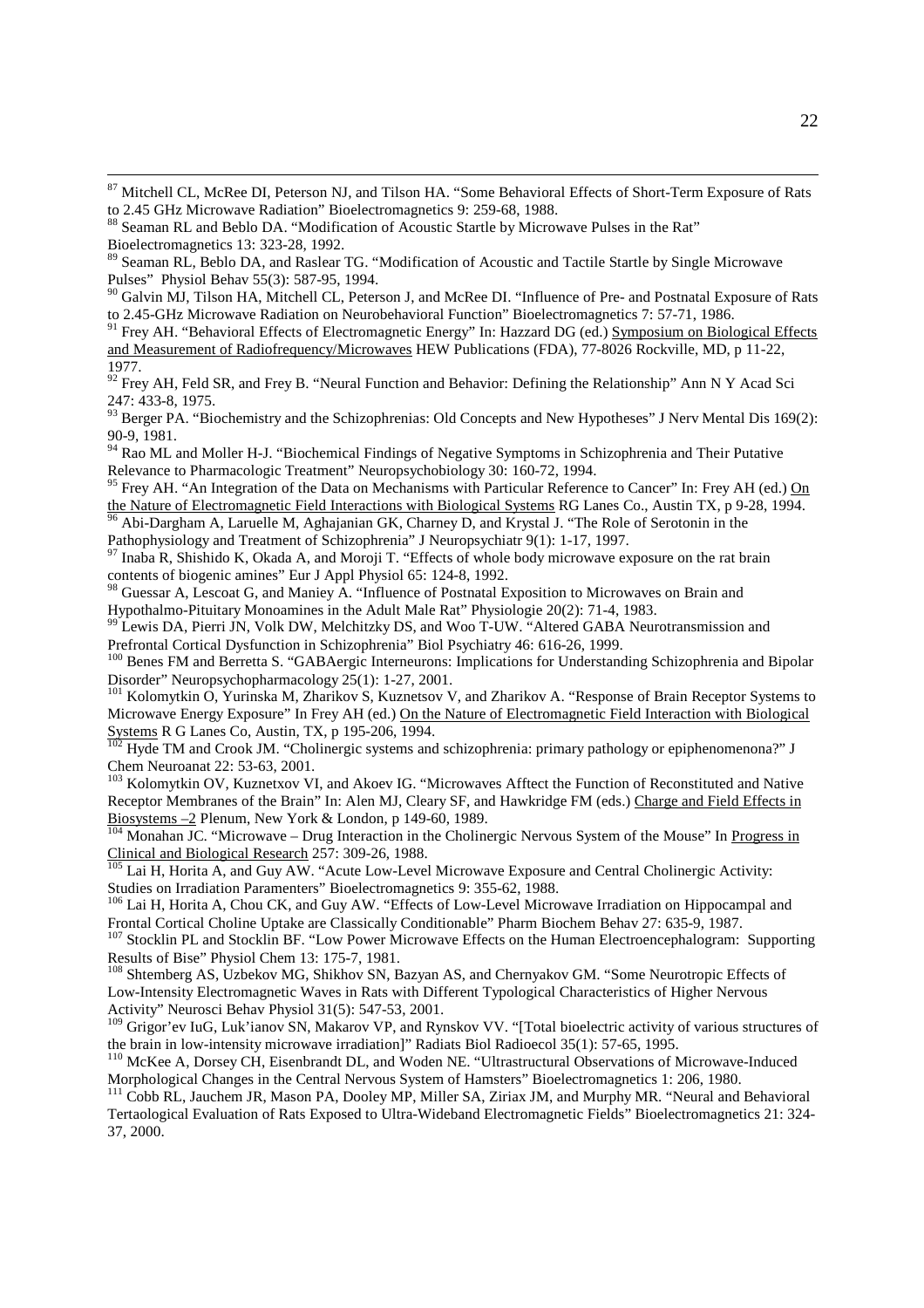<sup>112</sup> Lai H, Horita A, Chou C-K, and Guy AW. "Low-Level Microwave Irradiations Affect Central Cholinergic Activity in the Rat" J Neurochem 48(1): 40-5, 1987.

l

<sup>113</sup> Lai H, Carino MA, Horita A, and Guy AW. "Corticotrophin-Releasing Factor Antagonist Blocks Microwave-Induced Decreases in High –Affinity Choline Uptake in the Rat Brain" Brain Res Bull 25: 609-12, 1990.

<sup>114</sup> Vangelova K, Israel M, and Mihaylov S. "The Effect of Low Level Radiofrequencey Electromagnetic Radiation on the Excretion Rates of Stress Hormones in Operators During 24-hour Shifts" Cent Eur J Publ Health 10(1-2): 24- 8, 2002.

<sup>115</sup> Parker LN. "Thyroid suppression and adrenomedulary activation by low-intensity microwave radiation" Am J Physiol 224(6): 1388-90, 1973.

<sup>116</sup> Nakamura H, Seto T, Nagase H, Yoshida M, Dan S, and Ogino K. "Effects of exposure to microwaves on cellular immunity and placental steroids in pregnant rats" Occup Environ Med 54: 676-80, 1997.

<sup>117</sup> Nakamura H, Nagase H, Ogino K, Hatta K, and Matsuzaki I. "Uteroplacental circulatory disturbance by prostaglandin  $F_{2\alpha}$  in rats exposed to microwaves" Reprod Toxicol 14: 235-40, 2000.

<sup>118</sup> Yoshida Y, Seto T, Ohsu W, Hayashi S, Okarawa T, Nagase H, Yoshida M, and Nakamura H. "[Endocrine mechanism of placental circulatory disturbances induced by microwave in pregnant rats]" Nippon Sanka Fujinka Gakkai Zasshi 47(2): 101-8, 1995.

<sup>119</sup> Altamura AC, Boin F, and Maes M. "HPA axis and cytokines dysregulation in schizophrenia: potential implications for the antipsychotic treatment" Eur Neuropsychopharmacology 10: 1-4, 1999.

<sup>120</sup> Gispen-de Wied CC. "Stress in schizophrenia: an integrative view" Eur J Pharmacol 405: 375-84, 2000. <sup>121</sup> Conroy RTWL, Hughes BD, and Mills JN. "Circadian Rhythm of Plasma 11-Hydroxycoticosteroids in Psychiatric Disorders" Br Med J Aug 17; 2(615): 405-7, 1968.

<sup>122</sup> Ryan MCM and Thakore JH. "Physical consequences of schizophrenia and its treatment: The Metabolic Syndrome" Life Sci 71: 239-57, 2002.

<sup>123</sup> Sandyk R and Kay SR. "Pineal Melatonin in Schizophrenia: A Review and Hypothesis" Schizophr Bull 16(4): 653-61, 1990.

<sup>124</sup> Reiter RJ. "Alterations of the Circadian Melatonin Rhythm by the Electromagnetic Spectrum: A Study in Environmental Toxicology" Reg Tox Pharm 15: 226-44, 1992.

<sup>125</sup> Pfluger DH and Minder CE. "Effects of exposure to 16.7 Hz magnetic fields on Urinary 6-hydroxymelatonin sulfate excretion of Swiss railway workers" J Pineal Res 21: 91-100, 1996.

<sup>126</sup> Juutilainen J, Stevens RG, Anderson LE, Hansen NH, Kilpelainen M, Kumlin T, Laitinen JT, Sobel E, and Wilson BW. "Nocturnal 6-hydroxymelatonin sulfate excretion in female workers exposed to magnetic fields" J Pineal Res 28: 97-104, 2000.

<sup>127</sup> Burch JB, Reif JS, Yost MG, Keefe TJ, and Pitrat CA. "Nocturnal excretion of a urinary melatonin metabolite among electric utility workers" Scand J Work Environ Health 24(3): 183-9, 1998.

<sup>128</sup> Karasek M, Woldanska-Okonska M, Czernicki J, Zylinska K, and Swietoslawski J. "Chronic exposure to 2.9 mT, 40 Hz magnetic field reduces melatonin concentrations in humans" J Pineal Res 25(4): 240-44, 1998.

<sup>129</sup> Burch JB, Reif JS, Noonan CW, Ichinose T, and Bachand AM. "Melatonin metabolite excretion among cellular telephone users" Int J Radiat Biol 78(11): 1029-36, 2002.

<sup>130</sup> Lewis AJ, Kerenyl NA, and Feuer G. "Neuropharmacology of Pineal Secretion" Drug Metab Drug Interact 8(3-4): 247-312, 1990.

<sup>131</sup> Sandyk R and Kay SR. "Abnormal EEG and Calcification of the Pineal Gland in Schizophrenia" Intern J Neurosci 67: 107-11, 1992.

<sup>132</sup> Bickler SW. "Non-communicable diseases: is their emergence in industrialized societies related to changes in neuroendocrine function?" Med Hypotheses 54(5): 825-8, 2000.

<sup>133</sup> Weisman AG. "Understanding Cross-Cultural Prognostic Variability for Schizophrenia" Cultural Diversity and Mental Health 3(1): 23-35, 1997.

<sup>134</sup> Ben-Shachar D. "Mitochondrial dysfunction in schizophrenia: a possible linkage to dopamine" J Neurochem 83: 1241-51, 2002.

<sup>135</sup> Cavelier L, Jazin EE, Eriksson I, Prince J, Bave U, Oreland L, and Gyllesten U. "Decreased cytochrome-c oxidase activity and lack of age-related accumulation of mitochondrial DNA deletions in the brains of schizophrenics" Genomics 29(1): 217-24, 1995.

<sup>136</sup> Mulcrone J, Whatley SA, Ferrier IN, and Marchbanks RM. "A study of altered gene expression in frontal cortex from schizophrenic patients using differential screening" Schizophr Res 14(3): 203-13, 1995.

<sup>137</sup> Dwivedi RS, Dwivedi U, and Chiang B. "Low Intensity Microwave Radiation Effects on the Ultrastructure of Chang Liver Cells" Exp Cell Res 180: 253-65, 1989.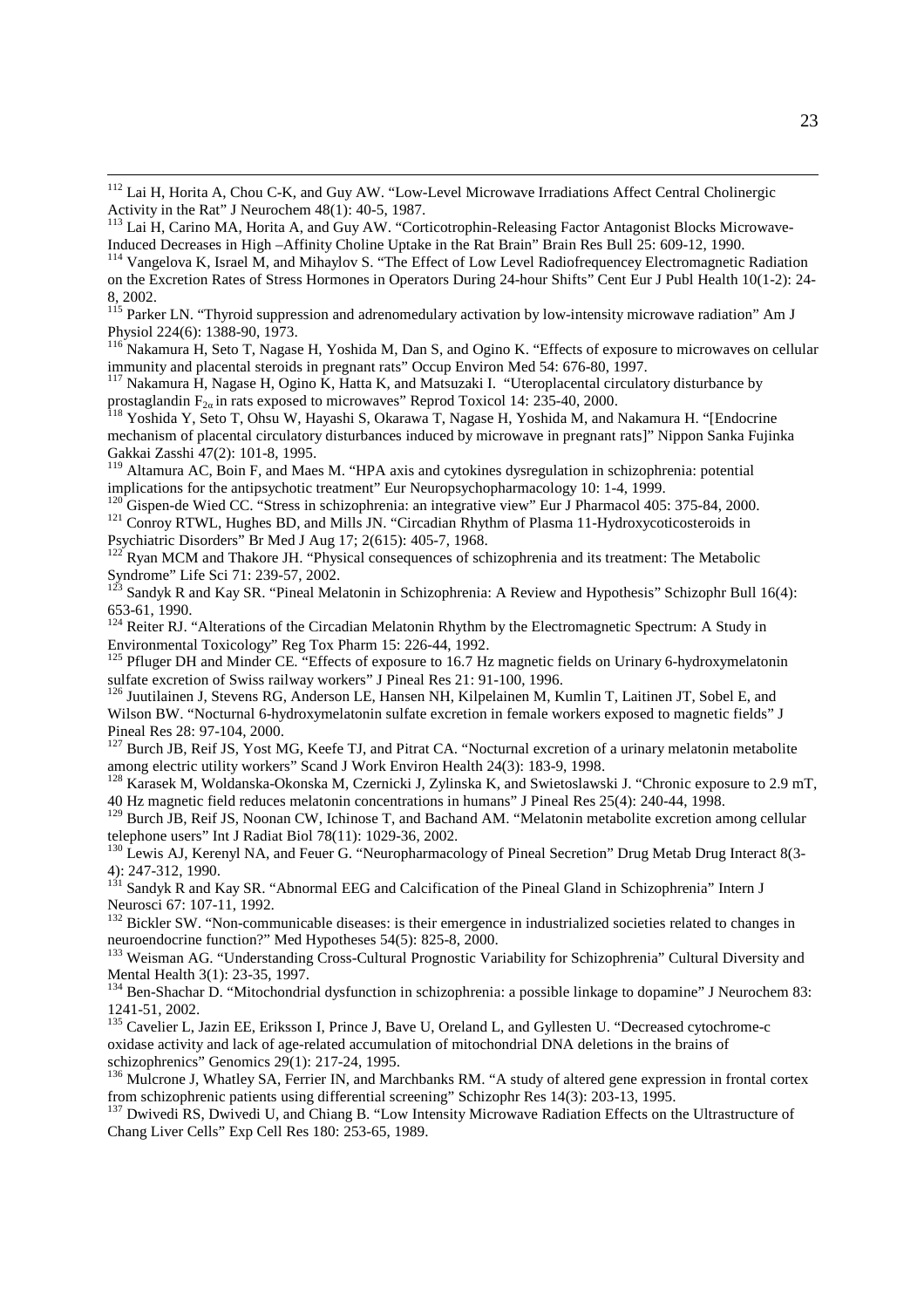<sup>138</sup> Sanders AP, Schaefer DJ, and Joines WT. "Microwave Effects on Energy Metabolism of Rat Brain" Bioelectromagnetics 1: 171-81, 1980.

l

<sup>139</sup> Sanders AP, Joines WT, and Allis JW. "Effects of Continuous-Wave, Pulsed, and Sinusoidal-Amplitude-Modulated Microwaves on Brain Energy Metabolism" Bioelectromagnetics 6: 89-97, 1985.

<sup>140</sup> McClure RJ, Keshavan MS, and Pettegrew JW. "Chemical and Physiologic Brain Imaging in Schizophrenia" Psychiatr Clin N Am 21(1): 93-122, 1998.

<sup>141</sup> Baranski S and Edelwejn Z. "Experimental Morphologic and Electroencephalographic Studies of Microwave Effects on the Nervous System" Ann N Y Acad Sci 247: 109-16, 1975.

<sup>142</sup> Rothermundt M, Arolt V, and Bayer TA. "Review of Immunological and Immunopathological Findings in Schizophrenia" Brain Behav Immunity 15: 319-39, 2001.

<sup>143</sup> Salford LG, Brun A, Sturesson K, Eberhardt JL, and Persson BR. "Permeability of the blood-brain barrier by 915 MHz electromagnetic radiation, continuous wave and modulated at 8, 16, 50, and 200 Hz" Microsc Res Tech 27(6): 535-42, 1994.

<sup>144</sup> Oscar KJ and Hawkins TD. "Microwave alteration of the blood-brain barrier system of rats" Brain Res 126(2): 281-93, 1977.

<sup>145</sup> Frey AH, Feld SR, and Frey B. "Neural function and behavior: Defining the relationship in Biological Effects of Nonionizing Radiation" Ann NY Acad Sci 247: 433-38, 1975.

<sup>146</sup> Vinogradov GI, Andrienko IG, and Naumenko GM. "[The phenomenon of adaptive immunity in exposure to nonionizing microwave radiation]" Radiobiologiia 31(5): 718-21, 1991.

<sup>147</sup> Neubauer C, Phelan AM, Kues H, and Lange DG. "Microwave irradiation of rats at 2.45 GHz activates pinocytotic-like uptake of tracer by capillary endothelial cells of cerebral cortex" Bioelectromagnetics 11(4): 261-8, 1990.

<sup>148</sup> Albert EN and Kerns JM. "Reversible microwave effects on the blood-brain barrier" Brain Res 230(1-2): 153-64, 1981.

<sup>149</sup> Leszczynski D, Joenvaara S, Reivinen J, and Kuokka R. "Non-thermal activation of the hsp27/p38MARK stress pathway by mobile phone radiation in human endothelial cells: Molecular mechanism for cancer- and blood-brain barrier-related effects" Differentiation 70: 120-29, 2002.

<sup>150</sup> Frey AH. "Headaches from Cellular Telephones: Are They Real and What Are the Implications" Environ Health Perspect 106(3): 101-3, 1998.

<sup>151</sup> Williams WM, Lu ST, Del Cerro M, and Michaelson SM. "Effect of 2450 MHz microwave energy on the bloodbrain barrier to hydrophilic molecules. D. Brain temperature and blood-brain barrier permeability to hydrophilic tracers" Brain Res 319(2): 191-212, 1984.

<sup>152</sup> Williams WM, Platner J, and Michelson SM. "Effect of 2450 MHz microwave energy on the blood-brain barrier to hydrophilic molecules. C. Effect on the permeability to [14C]sucrose" Brain Res 319(2): 183-90, 1984.

<sup>153</sup> Moriyama E, Saleman M, and Broadwell RD. "Blood-brain barrier alteration after microwave-induced hyperthermia is purely a thermal effect: I. Temperature and Power Measurements" Surg Neurol 35(3): 177-82, 1991.

<sup>1</sup> Gaughran F. "Immunity and Schizophrenia, Autoimmunity, Cytokines, and Immune Responses" Int Rev Neruobiol 52: 275-302, 2002.

<sup>155</sup> Ganguli R, Brar JS, and Rabin BS. "Immune Abnormalities in Schizophrenia Evidence for the Autoimmune Hypothesis" Harvard Rev Psychiatry 2(2): 70-83, 1994.

<sup>156</sup> Ganguli R, Rabin BS, Kelly RH, Lyte M, and Ragu U. "Clinical and laboratory evidence of autoimmunity in acute schizophrenia" Ann N Y Acad Sci 496: 676-85, 1987.

<sup>157</sup> Wright P, Sham PC, Gilvarry CM, Jones PB, Cannon M, Sharma T, and Murray RM. "Autoimmune diseases in the pedigrees of schizophrenic and control subjects" Schizophr Res 20(3): 261-7, 1996.

<sup>158</sup> Grigur'ev VV, Ogurtsov RP, and Zubzhitskii IuN. "[Immunomorphologic changes in the testes upon exposure to a microwave electromagnetic field]" Arkh Anat Gistol Embriol 80(2): 69-75, 1981.

<sup>159</sup> Vinogradov GI and Naumenko GM. "[Experimental modeling of autoimmune reactions as affected by nonionizing radiation]" Radiobiologiia 26(5): 705-8, 1986.

<sup>160</sup> Vinogradov GI, Batanov GV, Naumenko GM, Levin AD, and Trifonov SI. "[Effect of nonionizing microwave radiation on autoimmune reactions and antigenic structure of serum proteins]" Radiobiologiia 25(6): 840-3, 1985.

<sup>161</sup> Rothermundt M, Arolt V, and Bayer TA. "Review of Immunological Findings in Schizophrenia" Brain Behav Immunity 18: 319-39, 2001.

<sup>162</sup> Cossarizza A, Angioni S, Petraglia F, Genazzani AR, Monti D, Capri M, Bersani F, Cadossi R, and Franceschi C. "Exposure to Low Frequency Pulsed Electromagnetic Fields Increases Interleukin-1 and Interleukin-6 Production by Human Peripheral Blood Mononuclear Cells" Exp Cell Res 204: 385-7, 1993.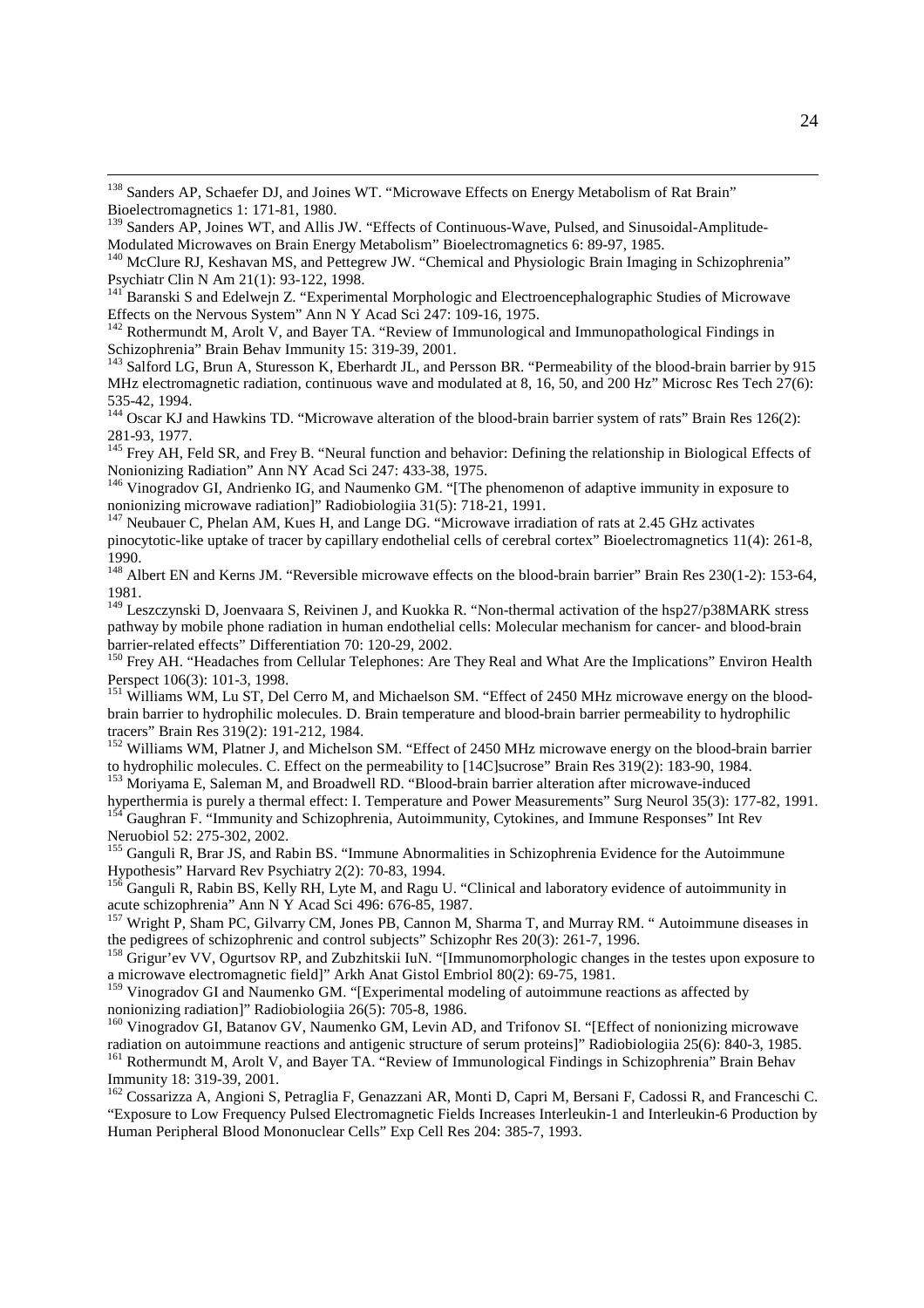<sup>166</sup> Novoselova EG, Ogai VB, Sorokina OV, Novikow VV, and Fesenko EE. "[Effect of centimeter microwaves and the combined magnetic field on the tumor necrosis factor production in cells of mice with experimental tumors]" Biofizika 46(1): 131-5, 2001.

<sup>167</sup> Glushkova OV, Novoselova EG, Sinotova OA, and Vrublevskaia VV. "[Immunomodulation effect of electromagnetic waves on production of tumor necrosis factor in mice with various rates of neoplastic growth]" Biofizika 47(2): 376-81, 2002.

<sup>168</sup> Wiktor-Jedrzejczak W, Ahmed A, Sell KW, Czerski P, and Leach WM. "Microwaves Induce an Increase in the Frequency of Complement Receptor-bearing Lymphoid Spleen Cells in Mice" J Immunol 118(4): 1499-1502, 1977. <sup>169</sup> Smialowicz RJ, Brugnolotti PL, and Riddle MM. "Complement Receptor Positive Spleen Cells in Microwave

(2450-MHz)-Irradiated Mice" J Microwave Power 16(1): 73-77, 1981.

<sup>170</sup> Wiktor-Jedrzejczak W, Ahmed A, Czerski P, Leach WM, and Sell KW. "Effect of Microwaves (2450-MHz) on the Immune System in Mice: Studies of Nucleic Acid and Protein Synthesis" Bioelectromagnetics 1: 161-70, 1980.

<sup>171</sup> Schlagel CJ, Sulek K, Ho HS, Leach WM, Ahmed A, and Woody JN. "Biological Effects of Microwave Exposure. II. Studies on the Mechanisms Controlling Susceptibility to Microwave-Induced Increases in Complement Receptor-Positive Spleen Cells" Bioelectromagnetics 1: 405-14, 1980.

<sup>172</sup> Schlagel CJ and Ahmed A. "Evidence for Genetic Control of Microwave-Induced Augmentation of Complement Receptor-Bearing B Lymphocytes" J Immunol 129(4): 1530-33, 1982.

<sup>173</sup> Wiktor-Jedrzejczak W, Schlagel CJ, Ahmed A, Leach WM, and Woody JN. "Possible Humoral Mechanism of 2450-MHz Microwave-induced Increase in Complement Receptor Positive Cells" Bioelectromagnetics 2: 81-84, 1981.

<sup>174</sup> Czerska EM, Elson EC, Davis CC, Swicord ML, and Czerski P. "Effects of Continuous and Pulsed 2450-MHz Radiation on Spontaneous Lymphoblastoid Transformation of Human Lymphocytes In Vitro" Bioelectromagnetics 13: 247-59, 1992.

<sup>175</sup> Shenton ME, Dickey CC, Frumin M, and McCarley RW. "A review of MRI findings in schizophrenia" Schizophr Res 49: 1-52, 2001.

<sup>176</sup> Heckers S. "Neuroimaging studies of the hippocampus in schizophrenia" Hippocampus 11(5): 520-8, 2001.

<sup>177</sup> Harrison PJ. "The neuropathology of schizophrenia: A critical review of the data and their interpretation" Brain 122(4): 593-624, 1999.

<sup>178</sup> Albert EN and DeSantis M. "Do Microwaves Alter Nervous System Structure" Ann N Y Acad Sci 247: 87-108, 1975.

<sup>179</sup> Kinney DK, Yurgelun-Todd DA, and Woods BT. "Neurologic signs of cerebellar and cortical sensory dysfunction in schizophrenics and their relatives" Schizophr Res 35: 99-104, 1999.

<sup>180</sup> Martin P and Albers M. "Cerebellum and Schizophrenia: A Selective Review" Schizophr Bull 21(2): 241-50, 1995.

<sup>181</sup> Albert EN, Sherif MF, Papadopoulos NJ, Slaby FJ, and Monahan J. "Effect of Nonionizing Radiation on the Purkinje Cells of the Rat Cerebellum" Bioelectromagnetics 2: 247-57, 1981.

<sup>182</sup> Inouye M, Galvin MJ, and McRee DI. "Effects of 2.45 GHz microwave radiation on the development of Japanese quail cerebellum" Teratology 25(1): 115-21, 1982.

<sup>183</sup> Albert EN and Sherif M. "Morphological changes in cerebellum of neonatal rats exposed to 2.45 GHz microwaves" Prog Clin Biol Res 257: 135-51, 1988.

<sup>184</sup> Lai H. "Neurological Effects of Radiofrequency Electromagnetic Radiation" In: Lin JC (ed.) Advances in Electromagnetic Fields in Living Systems vol 1, Plenum, N Y & London, p 27-80, 1994.

<sup>185</sup> Baranski S. "Histological and Histochemical Effect of Microwave Irradiation on the Central Nervous System of Rabbits and Guinea Pigs" Am J Phys Med 51: 182-91, 1972.

<sup>186</sup> Peinnequin A, Piriou A, Mathieu J, Dabouis V, Sebbah C, Malabiau R, and Debouzy JC. "Non-thermal effects of continuous 2.45 GHz microwaves on Fas-induced apoptosis in human Jurkat T-cell line" Bioelectrochemistry 51(2): 157-61, 2000.

<sup>&</sup>lt;sup>163</sup> Fresenko EE, Makar VR, Novoselova EG, and Sadovnikov VB. "Microwaves and cellular immunity I. Effect of whole body microwave irradiation on tumor necrosis factor production in mouse cells" Bioelectrochem Bioenerg 49: 29-35, 1999.

<sup>&</sup>lt;sup>164</sup> Novoselova EG, Fesenko EE, Makar VR, and Sadovnikov VB. "Microwaves and cellular immunity II. Immunostimulating effects of microwaves and naturally occurring antioxidant nutrients" Bioelectrochem Bioenerg 49: 37-41, 1999.

<sup>&</sup>lt;sup>165</sup> Novoselova ET and Fesenko EE. "[Stimulation of production of tumor necrosis factory by murine macrophages when exposed in vivo and in vitro to weak electromagnetic waves in the centimeter range" Biofizika 43(6): 1132-3, 1998.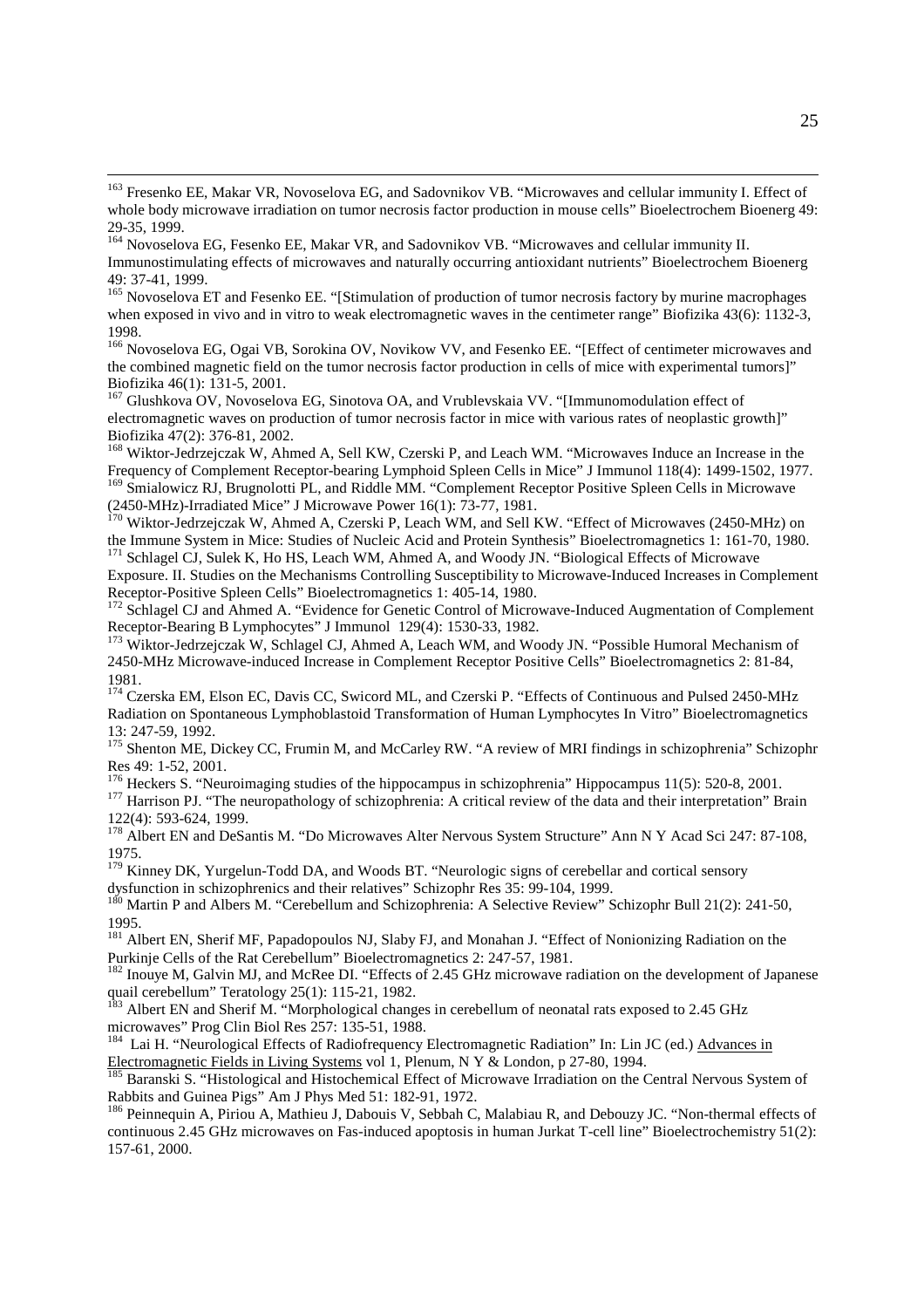<sup>190</sup> Oscar KJ, Gruenau SP, Folker MT, and Rapoport SI. "Local cerebral blood flow after microwave exposure" Brain Res 204: 220-25, 1981.

<sup>191</sup> Huber R, Treyer V, Borbely AA, Schuderer J, Gottselig JM, Landolt H-P, Werth E, Berthold T, Kuster N, Buck A, and Achermann P. "Electromagnetic fields, such as those from mobile phones, alter regional cerebral blood flow and sleep and waking EEG" J Sleep Res 11: 289-95, 2002.

<sup>192</sup> Thuroczy G, Kubinyi G, Bodo M, Bakos J, and Szabo LD. "Simultaneous Response of Brain Electrical Activity (EEG) and Cerebral Circulation (REG) to Microwave Exposure in Rats" Rev Environ Health 10(2): 135-48, 1994.

<sup>193</sup> Owega A, Klingelhofer J, Sabri O, Kunert SO, Albers M, and Sass H. "Cerebral blood flow velocity in acute schizophrenic patients: A transcranial Doppler ultrasonography study" Stroke 29(6): 1149-54, 1998.

<sup>194</sup> Hoyer S and Oesterreich K. "Blood flow and oxidative metabolism of the brain in patients with schizophrenia" Psychiatr Clin (Basel) 8(6): 304-13, 1975.

<sup>195</sup> Ohmoto Y, Fujisawa H, Ishikawa T, Koizumi H, Matsuda T, and Ito H. "Sequential changes in cerebral blood flow, early neuropathological consequences and blood-brain barrier disruption following radiofrequency-induced localized hyperthermia in the rat" Int J Hyperthermia 12(3): 321-34, 1996.

<sup>196</sup> David AS. "Auditory hallucinations: phenomenology, neuropsychology and neuroimaging update" Acta Psychiatr Scand 99(Suppl 395): 95-104, 1999.

<sup>197</sup> Taylor SF. "Cerebral blood flow activation and functional lesions in schizophrenia" Schizophr Res 19: 129-40, 1996.

<sup>198</sup> Goldman-Rakic PS and Seleman LD. "Functional and Anatomical Aspects of Prefrontal Pathology in Schizophrenia" Schizophr Bull 23(3): 437-58, 1997.

<sup>199</sup> Bachsbaum MS and Hazlett EA. "Positron Emission Tomography Studies of Abnormal Glucose Metabolism in Schizophrenia" Schizophr Bull 24(3): 343-64, 1998.

<sup>200</sup> Engelien A, Stern E, and Silbersweig D. "Functional Neuroimaging of Human Central Auditory Processing in Normal Subjects and Patients with Neurological and Neuropsychiatric Disorders" J Clin Exp Neuropsychology 23(1): 94-120, 2001.

 $^{201}$  Mohr B, Pulvermuller F, Cohen R, and Rockstroh B. "Interhemispheric cooperation during word processing: evidence for callosal transfer dysfunction in schizophrenic patients" Schizophr Res 46: 231-39, 2000.

<sup>202</sup> Feinberg I, Thode HC, Chugani HT, and March JD. "Gamma Distribution Model Describes Maturational Curves for Delta Wave Amplitude, Cortical Metabolic Rate and Synaptic Density" J Theor Biol 142: 149-61, 1990.

<sup>203</sup> Kendler KS and Davis KL. "The Genetics and Biochemistry of Paranoid Schizophrenia and Other Paranoid Psychoses" Schizophr Bull 7(4): 689-709, 1981.

Torrey EF. "The Epidemiology of Paranoid Schizophrenia" Schizophr Bull 7(4): 588-93, 1981.

<sup>205</sup> Donald AG, Pressley LC, and Pitts WM Jr. "Changes in the clinical picture of schizophrenia" South Med J 69(11): 1406-9, 1976.

<sup>206</sup> Lung F-W, Tzeng D-S, and Shu B-C. "Ethnic heterogeneity in allele variation in the DRD4 gene in schizophrenia" Schizophr Res 57: 239-45, 2002.

<sup>207</sup> Gorwood P, Leboyer M, Jay M, Payan C, and Feingold J. "Gender and Age at Onset in Schizophrenia: Impact of Family History" Am J Psychiatry 152(2): 208-12, 1993.

<sup>208</sup> Kendler KS and Hays P. "Familial and Sporadic Schizophrenia: A Symptomatic, Prognostic, and EEG Comparison" Am J Psychiatry 139(12): 1557-62, 1982.

<sup>209</sup> Kendell RE, Malcolm DE, and Adams W. "The Problem of Detecting Changes in the Incidence of Schizophrenia" Br J Psychiatry 162: 212-18, 1993.

<sup>210</sup> Munk-Jergensen P. "Decreasing first-admission rates of schizophrenia among males in Denmark from 1970 to 1984" Acta Psychiatr Scand 73: 645-650, 1986.

<sup>211</sup> Osby U, Hammar N, Brandt L, Wicks S, Thinsz Z, Ekbom A, and Sparen P. "Time trends in first admissions for schizophrenia and paranoid psychosis in Stockholm County, Sweden" Schizophr Res 47: 247-54, 2001.

<sup>212</sup> Goldner EM, Hsu L, Waraich P, and Somers JM. "Prevalence and Incidence Studies of Schizophrenic Disorders: A Systematic Review of the Literature" Can J Psychiatry 47(9): 833-43, 2002.

<sup>213</sup> Lipman RM, Tripathi BJ, and Tripathi RC. "Cataracts Induced by Microwave and Ionizing Radiation" Surv Ophthal 33(3): 200-10, 1988.

<sup>&</sup>lt;sup>187</sup> Weiss AP and Heckers S. "Neuroimaging of hallucinations: a review of the literature" Psychiatry Res: Neuroimaging Section 92: 61-74, 1999.

<sup>188</sup> Wilson BS, Zook, JM, Joines WT, and Casseday JH. "Alterations in Activity at Auditory Nuclei of the Rat Induced by Exposure to Microwave Radiation: Autoradiographic Evidence Using [14 –C]2Deoxy-D-Glucose" Brain Res 187: 291-306, 1980.

<sup>&</sup>lt;sup>189</sup> Warwick R and Williams PL (eds.). Gray's Anatomy  $35<sup>th</sup>$  British Ed, W. B. Saunders Co., 1973.